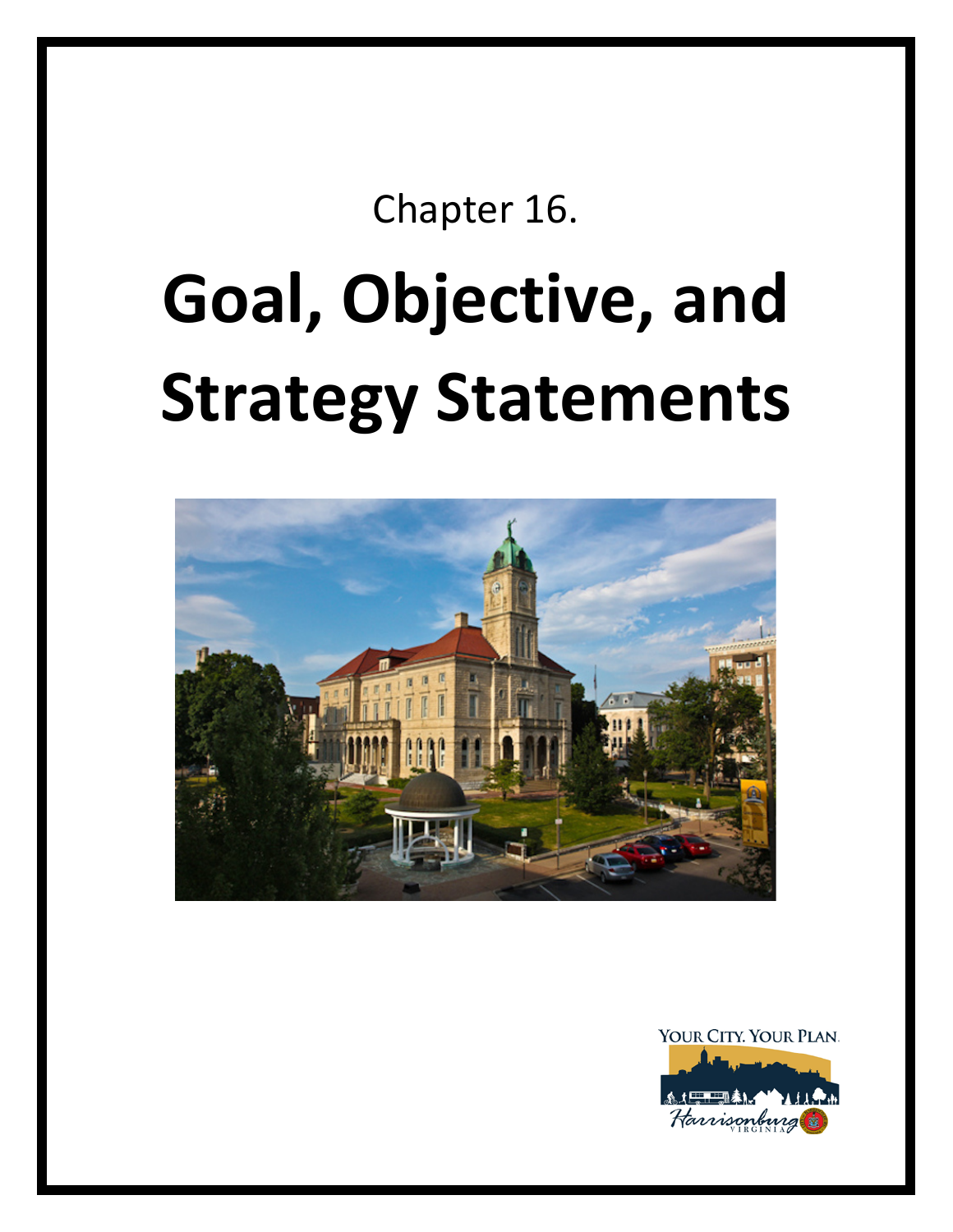# Chapter 16 Goal, Objective, and Strategy Statements (Compiled)

Readers are encouraged to review Chapter 2, Vision and Goals, for an explanation of the purpose of Goals, Objective, and Strategy statements.

# CHAPTER 3 – IMPLEMENTATION

Goal 1. To keep the Comprehensive Plan vital and useful.

- Objective 1.1 To regularly review the Comprehensive Plan's recommendations and the progress towards meeting them.
	- Strategy 1.1.1 To prepare and implement a schedule for regular plan updates.
- Objective 1.2 To continue publicizing the process whereby community members may propose amendments to the Comprehensive Plan between five-year plan review efforts.
	- Strategy 1.2.1 To continue providing a description of the Plan amendment proposal process and to post application materials on the city website.
- Objective 1.3 To use the Comprehensive Plan as a guide for City of Harrisonburg and community actions.
	- Strategy 1.3.1 To continue using the Comprehensive Plan as a guide for land use and zoning decisions, capital improvement planning, budgeting and other City actions to address the conformance of rezonings, special use permits, the Capital Improvement Program (CIP), and public facilities improvements with the Comprehensive Plan in staff reports.
	- Strategy 1.3.2 To seek and encourage partnerships to implement strategies and plan objectives. Partners might include the City, other local, state, and federal agencies, local businesses, the development community, faithbased and community organizations, and individuals.

# CHAPTER 5 – COMMUNITY ENGAGEMENT AND COLLABORATION

Goal 2. To coordinate and collaborate with surrounding jurisdictions, institutions of higher education, faith-based organizations, non-profit organizations, and other community organizations to meet the goals of the Comprehensive Plan.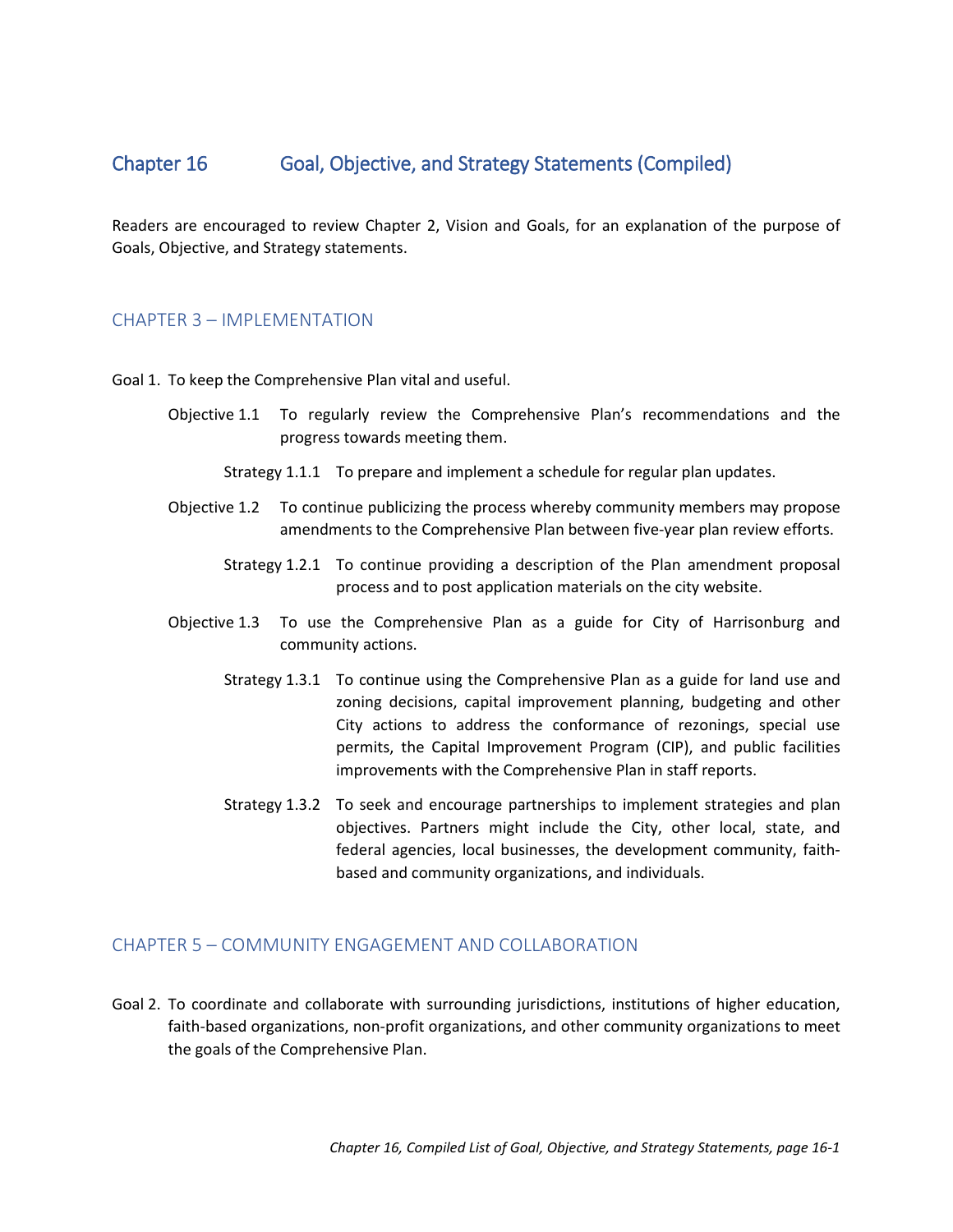- Objective 2.1 To explore ways that the City of Harrisonburg and Rockingham County might increase collaboration in the provision of public facilities and services and in other public endeavors.
	- Strategy 2.1.1 To have formal processes under which the City and County discusses and implements coordinated or shared programs in areas such as affordable housing, land use planning, growth and development, transportation, emergency communications systems, parks and recreation, greenways, tourism promotion, stormwater management, environmental protection, healthcare, education, workforce development, and others.
- Objective 2.2 To coordinate and collaborate with James Madison University, Eastern Mennonite University, Bridgewater College, Blue Ridge Community College, Massanutten Technical Center, Rockingham Academy, and other educational institutions in areas of concern. See Chapter 14, Economic Development and Tourism for related Strategy 16.6.8.
- Objective 2.3 To coordinate and collaborate with Sentara RMH Medical Center the Central Shenandoah Health District, Harrisonburg Community Health Clinic, the Free Clinic, the Healthy Community Council, and others in responding to community health needs and concerns.
- Goal 3. To reach out to and to engage all segments of the population, as well as, businesses, and industries to work collaboratively in planning, developing, and promoting the City as a great place to live and work.
	- Objective 3.1 To increase resident involvement in City affairs to promote civic pride and participation.
		- Strategy 3.1.1 To continue developing and implementing civic pride events, such as clean up days, bike and walk to work/school days, and others.
		- Strategy 3.1.2 To continue supporting Harrisonburg Downtown Renaissance (HDR) events and other programming that celebrates Harrisonburg's local culture.
		- Strategy 3.1.3 To establish procedures for including residents in planning and plan implementation and to consider creating a City Council appointed advisory committee for community engagement.
		- Strategy 3.1.4 To undertake initiatives that promote the accessibility of services to all residents taking into account the multilingual needs of the community and exploring common barriers to access for City and community services.
		- Strategy 3.1.5 To maintain the City's membership as a Welcoming America City and to participate as an active stakeholder in the Welcoming Harrisonburg Council.

*Chapter 16, Compiled List of Goal, Objective, and Strategy Statements, page 16-2*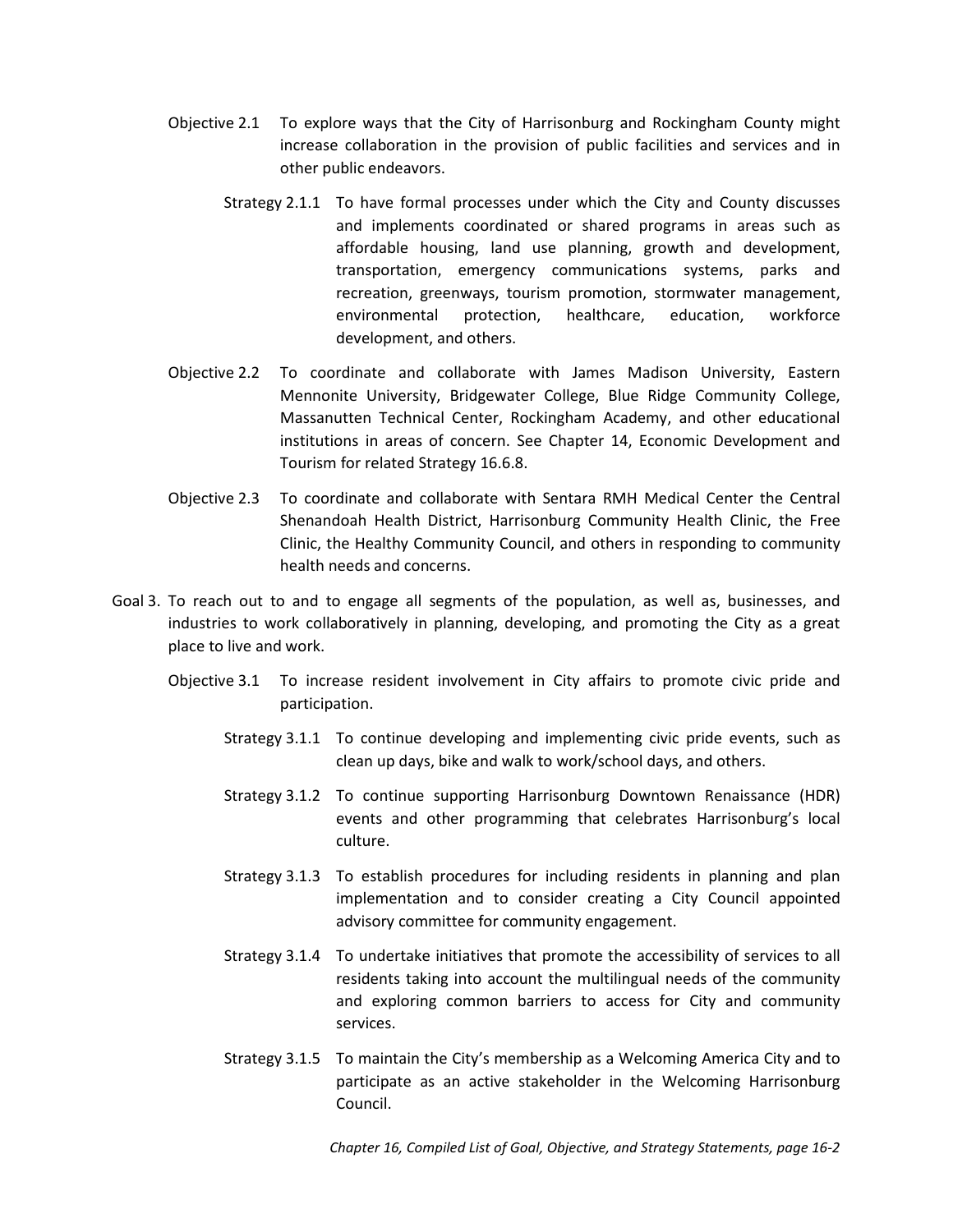# CHAPTER 6 – LAND USE AND DEVELOPMENT QUALITY

- Goal 4. To improve the quality of land use and development patterns.
	- Objective 4.1 To create positive images of the City through landscaping and design improvements at the City's gateways, along major travel corridors, in residential neighborhoods, and in commercial and industrial areas.
		- Strategy 4.1.1 To work with community members to identify design elements that define the character of the City, as well as, characters of different areas of the City, and then to identify strategies to improve design. Administration of a community character or visual preference survey would help in this effort.
		- Strategy 4.1.2 To incorporate appropriate elements of design as requirements into the City's Zoning Ordinance, while leaving other elements as discretionary guidelines or incorporating into other City plans. Design requirements or guidelines may address elements such as landscaping, preservation of green space, preservation of historic resources, placement of buildings and parking lots, building bulk and height, how buildings address the street, signage, and lighting. See Chapter 15, Revitalization's Goal 18 for related objectives and strategies.
		- Strategy 4.1.3 To develop design guidelines or requirements to improve the design quality of all residential development. Such provisions may address building setback and orientation standards that enhance social interaction; street system design that promotes connectivity and provides for traffic calming measures to reduce speeding and improve safety; requirements for sidewalks and shared use paths that facilitate and encourage walking and bicycling; streetscape planting requirements; standards for placement of parking areas and garages so as to avoid streetscapes dominated by parking lots and garage doors; and the size, quality, design, character, and facilities within preserved open spaces. See Chapter 15, Revitalization's Goal 18 for related objectives and strategies.
		- Strategy 4.1.4 To create corridor plans and consider corridor overlay districts to address issues such as land use and design quality; streetscape improvements; vehicle, pedestrian, and bicycle circulation; access management; development, redevelopment, and reuse opportunities; conservation of special features; improving utilities and public facilities; and signage. See Chapter 12, Transportation's Goal 13 for related objectives and strategies.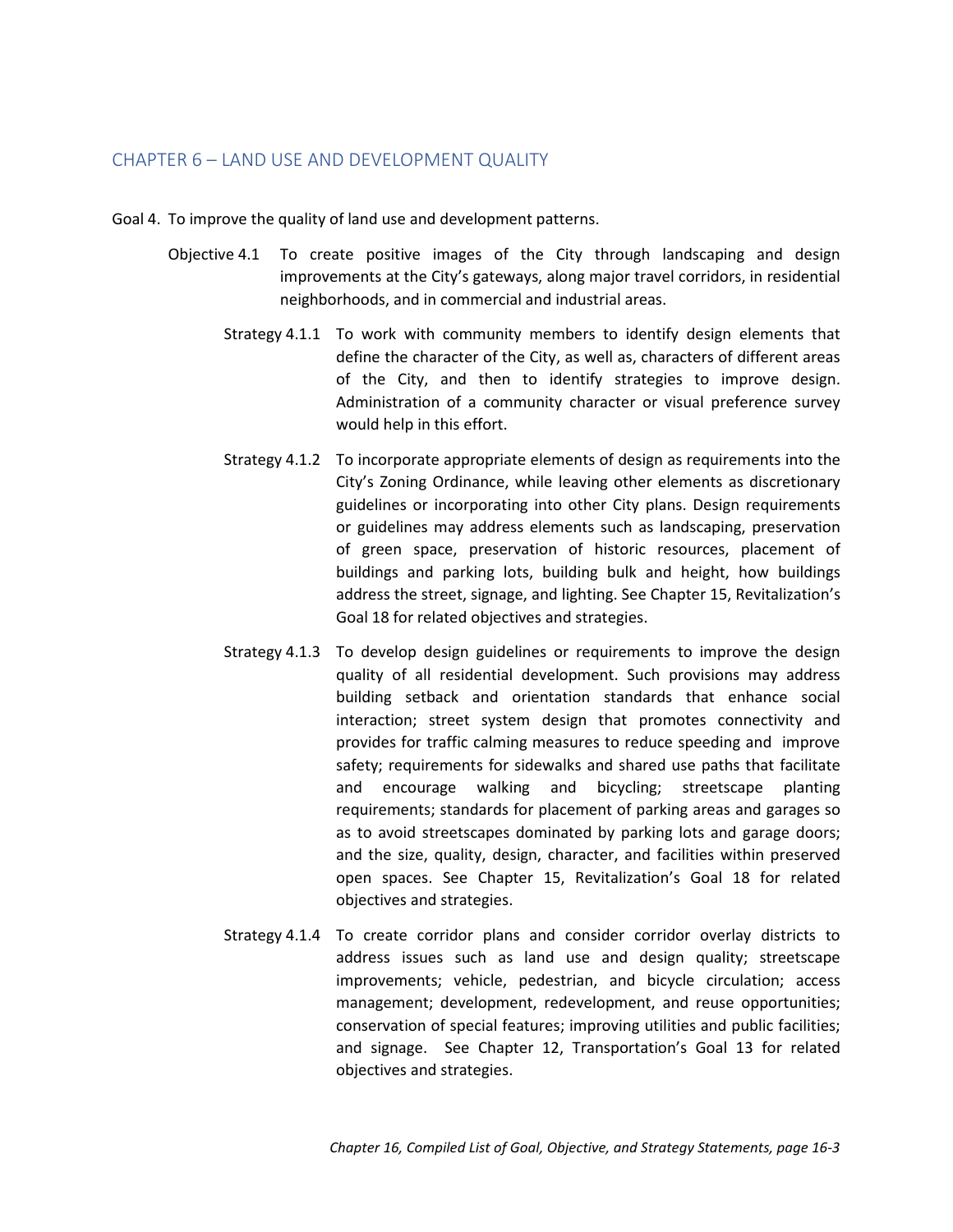- Strategy 4.1.5 To encourage or provide incentives for new development and redevelopment to preserve existing trees and vegetative areas and/or to add new trees and plantings. See Chapter 10, Environmental Stewardship and Sustainability's Goal 11 for related objectives and strategies.
- Strategy 4.1.6 To require or provide incentives for open space or "cluster" development to preserve green space within new residential subdivisions.
- Objective 4.2 To encourage areas with a mix of uses (residential and nonresidential) and areas with different housing types and lot sizes in locations identified in the Land Use Guide. See Chapter 7, Neighborhoods and Housing's Goals 5 and 6 for related objectives and strategies.
	- Strategy 4.2.1 To promote the development of mixed residential and mixed use areas as recommended in the Land Use Guide.
	- Strategy 4.2.2 To develop a zoning approach to provide incentives for the development of residential neighborhoods with a mix of housing types and lot sizes as identified in the Land Use Guide. Amendments to the Zoning Ordinance could encourage innovative residential building types and allow creative subdivision design solutions that promote neighborhood cohesiveness, walkability, connected street grids, community green spaces, and protection of historic and environmental resources.
	- Strategy 4.2.3 To develop a zoning approach and street design standards to require and/or provide incentives for traditional neighborhood development (TND) as described in the Comprehensive Plan.
	- Strategy 4.2.4 To collaborate with property owners to proactively rezone properties to zoning districts that would allow for and encourage the types of uses as indicated by the Land Use Guide. Repeated in in Chapter 7, Neighborhoods and Housing as Strategy 5.2.3.
- Objective 4.3 To adapt to new trends and demands while ensuring that new development and redevelopment of residential, commercial, and industrial properties will be compatible with adjacent existing uses and with planned land uses of surrounding parcels. See Chapter 7, Neighborhoods and Housing's Goals 5 and 6 for related objectives and strategies.
	- Strategy 4.3.1 To revise the Zoning Ordinance to require landscape buffers, screening, or alternative architectural solutions to provide transitions between potentially incompatible land uses.
	- Strategy 4.3.2 To continue to consider the need for additional sites for businesses to locate when evaluating land use policies, while also considering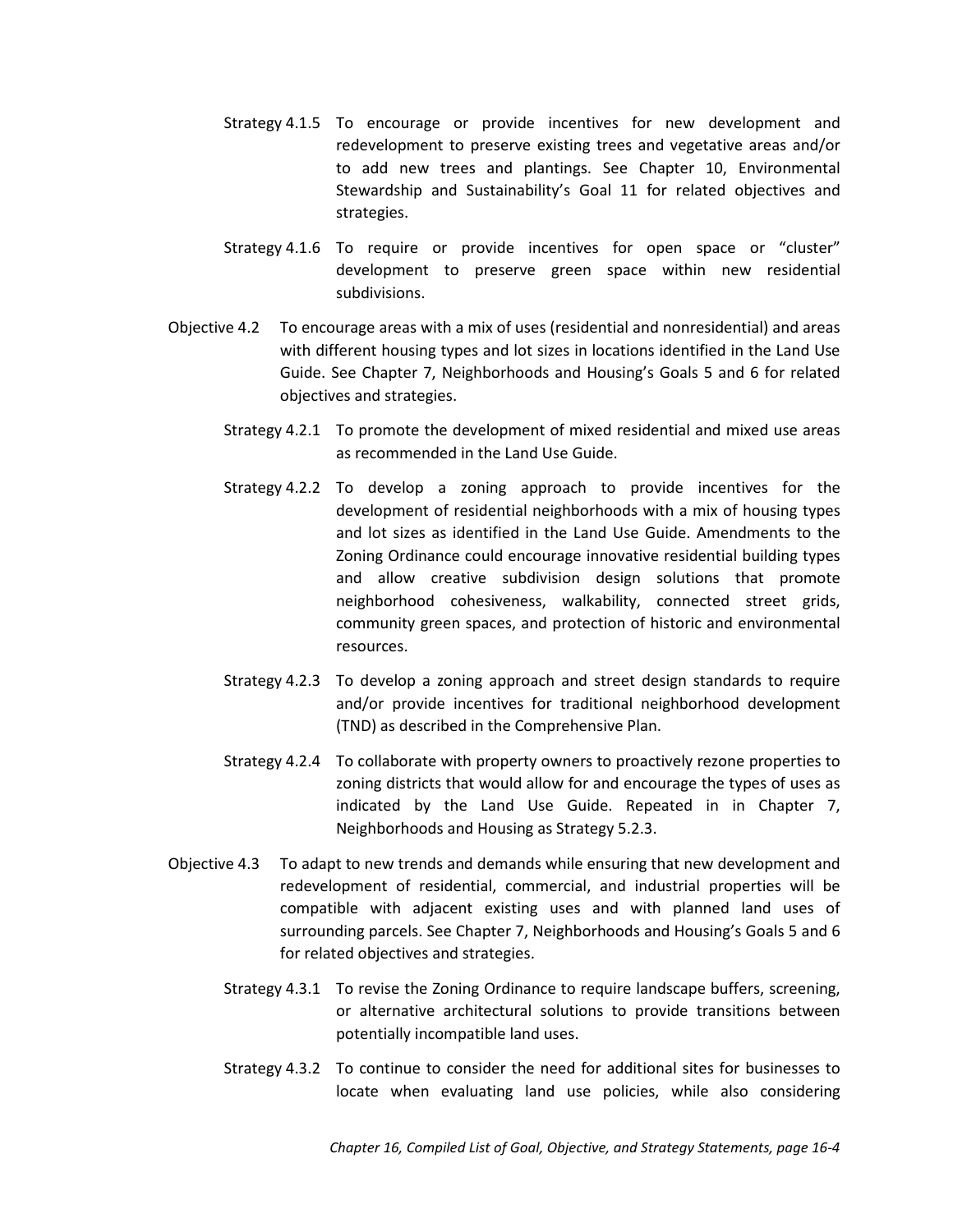different types of businesses and their compatibility with surrounding land uses.

- Strategy 4.3.3 To review and amend the Zoning Ordinance to permit small lot and innovative forms of single-family detached and duplex residential development as appropriate. Repeated in Chapter 7, Neighborhoods and Housing as Strategy 5.2.2.
- Strategy 4.3.4 To research and draft updated zoning regulations for the repair and storage of vehicles, recreation equipment, trailers, over the road tractors, their trailers, heavy equipment, manufactured homes, industrialized buildings, or agricultural equipment so that such uses meet the aesthetic and land use quality standards desired by the community and to ensure they are compatible with surrounding land uses.
- Objective 4.4 To provide off-street parking to adequately meet demand and provide access to key destinations, businesses, and services, without creating oversupply that increases costs for development, and impacts the community character, natural environment, and economic vitality.
	- Strategy 4.4.1 To study and amend, as appropriate, off-street vehicular parking regulations in the Zoning Ordinance. Maximum parking limits could be explored as a potential option.
	- Strategy 4.4.2 To expand opportunities for reductions in parking requirements for development projects designed to take advantage of public transit and for mixed use developments where shared parking is feasible. Repeated in Chapter 12, Transportation as Strategy 13.2.17.
	- Strategy 4.4.3 To continue to require development and redevelopment to install bicycle parking.
- Objective 4.5 To increase the knowledge of City staff, elected officials, and community members regarding good land use practices, affordable housing practices, fair housing policies, and how they can be applied in the City.
	- Strategy 4.6.1 To participate in or host workshops, such as those available through the Virginia Cooperative Extension's Land Use Education Program, the Virginia Chapter of the American Planning Association, and Smart Growth America.

#### CHAPTER 7 – NEIGHBORHOODS AND HOUSING

Goal 5. To strengthen existing neighborhoods and promote the development of new neighborhoods that are quiet, safe, beautiful, walkable, enhance social interaction, and offer a balanced range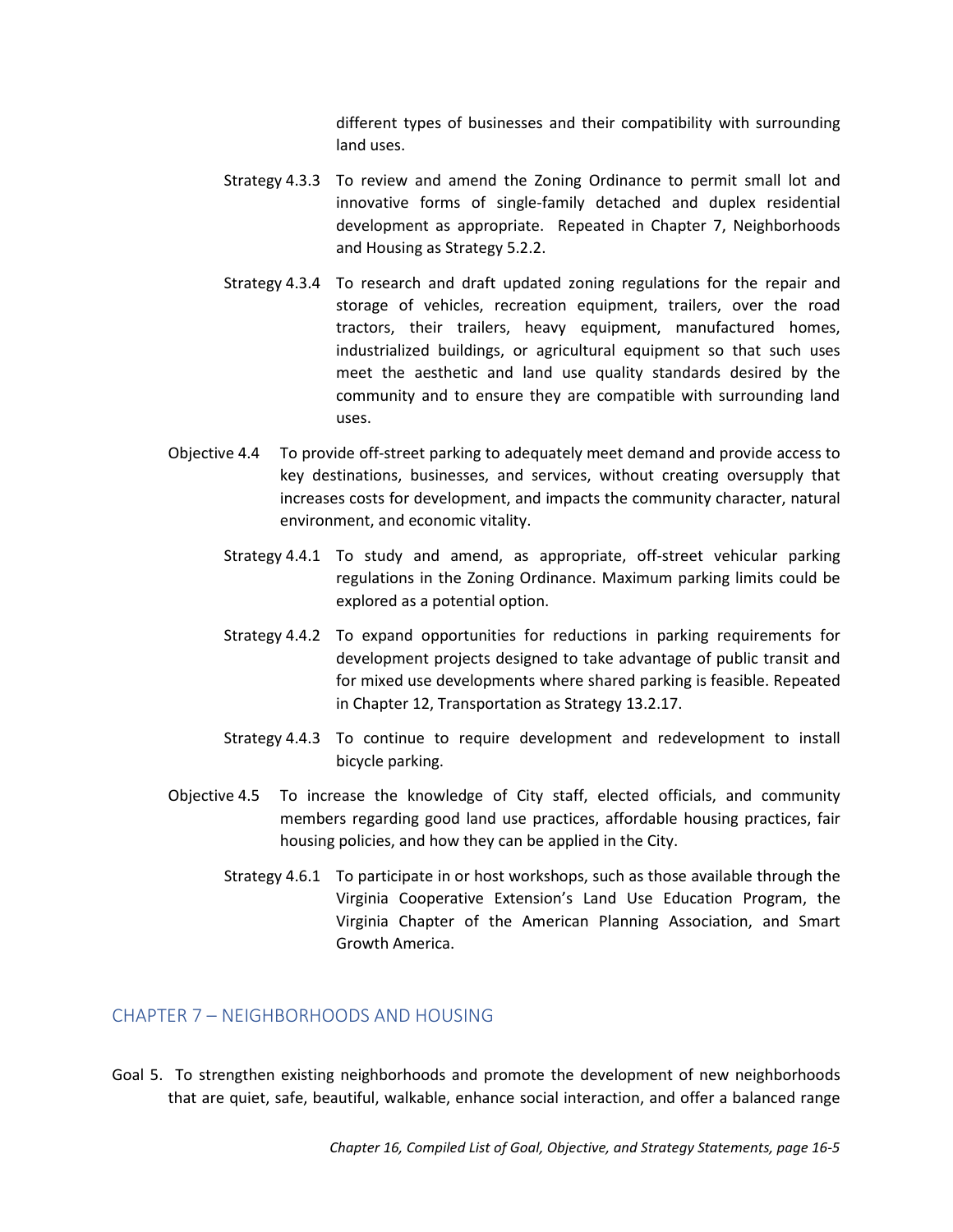of housing choices. See Chapter 6, Land Use and Development Quality's Goal 4 and Chapter 15, Revitalization's Goal 18 for related objectives and strategies.

- Objective 5.1 To work with the community to identify neighborhood strengths, weaknesses and needs and to develop plans of action for neighborhood improvement.
	- Strategy 5.1.1 To identify neighborhoods in need of community-based neighborhood/small area plans, prepare plans in collaboration with property owners, residents, and business owners, and to implement recommendations. Repeated in Chapter 15, Revitalization as Strategy 18.4.1
	- Strategy 5.1.2 To incorporate other City plans and partner agency plans relating to transportation, parks and recreation, fair housing, and plans to end homelessness into the planning process for neighborhoods.
	- Strategy 5.1.3 To assist neighborhoods in setting up appropriate neighborhood representative organizations to assist the City and other partners in implementing neighborhood plans. See Chapter 15, Revitalization's Objective 18.4 for related strategies.
	- Strategy 5.1.4 To enforce residential occupancy as limited by the Zoning Ordinance.
- Objective 5.2 To develop approaches to increase the percentage of single-family detached and duplex housing units.
	- Strategy 5.2.1 To review and amend the Zoning Ordinance to increase opportunities for single-family detached and duplex residential development that are affordable to households in a range of incomes.
	- Strategy 5.2.2 To review and amend the Zoning Ordinance to permit small lot and innovative forms of single-family detached and duplex residential development as appropriate. Repeated in Chapter 6, Land Use and Development Quality as Strategy 4.3.3.
	- Strategy 5.2.3 To collaborate with property owners to proactively rezone properties to zoning districts that would allow for and encourage the types of uses as indicated by the Land Use Guide. Repeated in in Chapter 7, Neighborhoods and Housing as Strategy 4.2.4.
- Objective 5.3 To continue working with property owners and developers to mitigate any negative impacts from rezonings and public investment decisions on neighborhoods and the City.
	- Strategy 5.3.1 To require property owners and developers applying for rezonings and special use permits to prepare and submit impact analyses that address issues such as: projected increase in population and demand for school facilities and other public facilities; impacts on vehicular, pedestrian, and bicycle traffic and circulation; water and sewer service needs;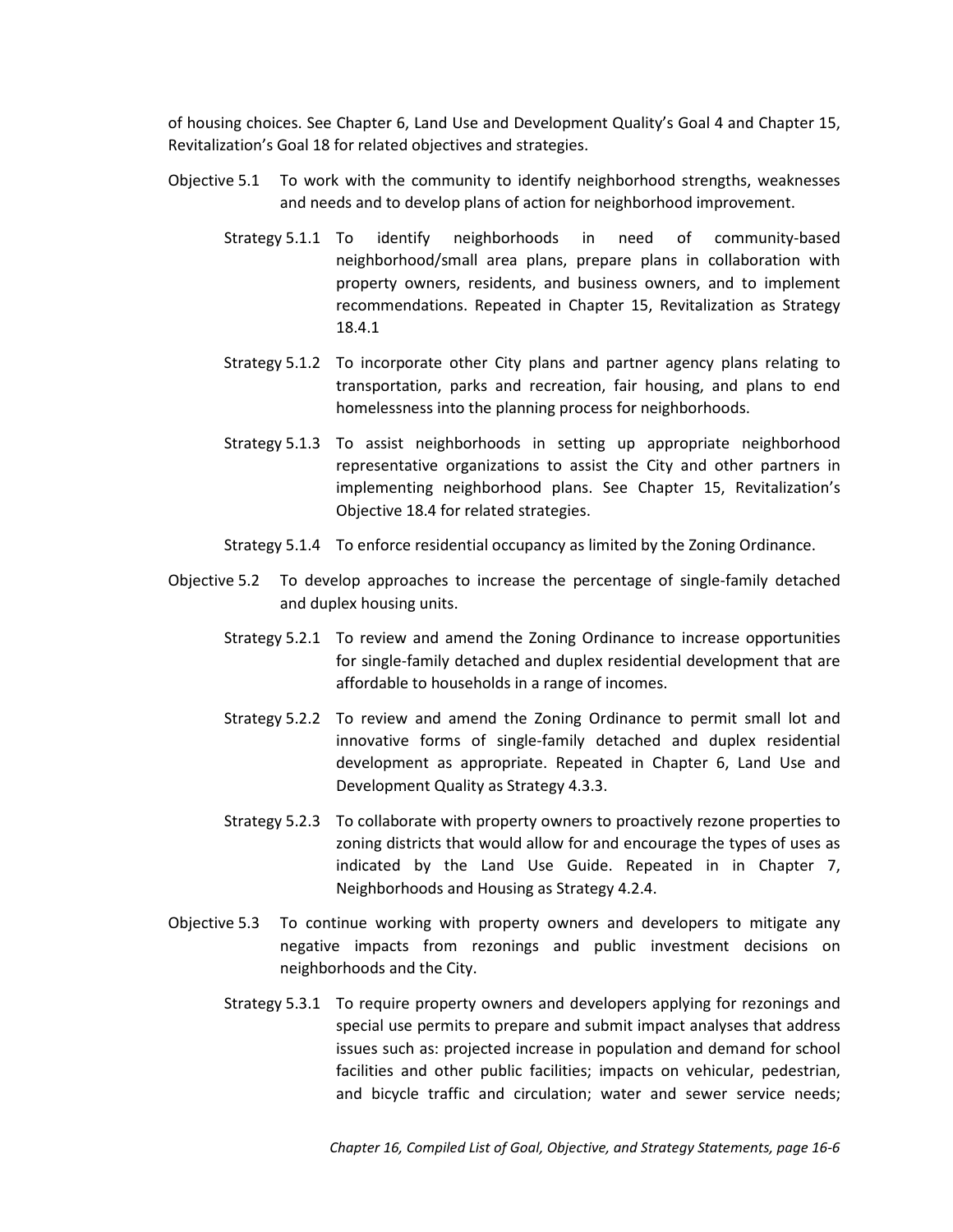stormwater runoff impacts; visual impacts; impacts to historic and environmental resources, etc. The analyses should propose measures to mitigate impacts.

- Strategy 5.3.2 To impose road impact fees to generate revenue to fund or recover the costs of road improvements benefiting new residential and nonresidential development, while also considering how fees might increase housing costs and effect affordable housing options. See Chapter 10, Environmental Stewardship and Sustainability for related Strategy 11.4.7.
- Goal 6. To meet the current and future needs of residents for affordable housing.
	- Objective 6.1 To promote affordable housing options, including affordable rental properties and affordable homes for ownership.
		- Strategy 6.1.1 To implement Fair Housing Goals and Priorities as recommended and prioritized in the Assessment of Fair Housing, which includes expanding housing choice and access to opportunity; increasing home ownership among low-income households and members of protected classes; improving the utility of public transit for low-income and disabled persons; strengthening anti-discrimination, investigation, enforcement, and operations; and increasing the level of housing knowledge and understanding among housing developers, real estate professionals, elected officials, and the general public.
		- Strategy 6.1.2 To work with the Harrisonburg Redevelopment and Housing Authority (HRHA) and other agencies and organizations to study and define housing affordability at the full range of income levels in the City and the region.
		- Strategy 6.1.3 To partner with HRHA and other community housing providers (serving the elderly, disabled, homeless, low-moderate income families, victims of violence, and others) to address community housing needs throughout the region.
		- Strategy 6.1.4 To increase the knowledge of City staff, elected officials, and community members on affordable housing policies by partnering with community organizations and agencies to host workshops and create other educational opportunities.
		- Strategy 6.1.5 To encourage the development and construction of a variety of housing types provided at a range of densities, types (single-family detached, duplex, townhome, and multi-family), and costs.
	- Objective 6.2 To promote home ownership to increase the proportion of owner-occupied units in the City.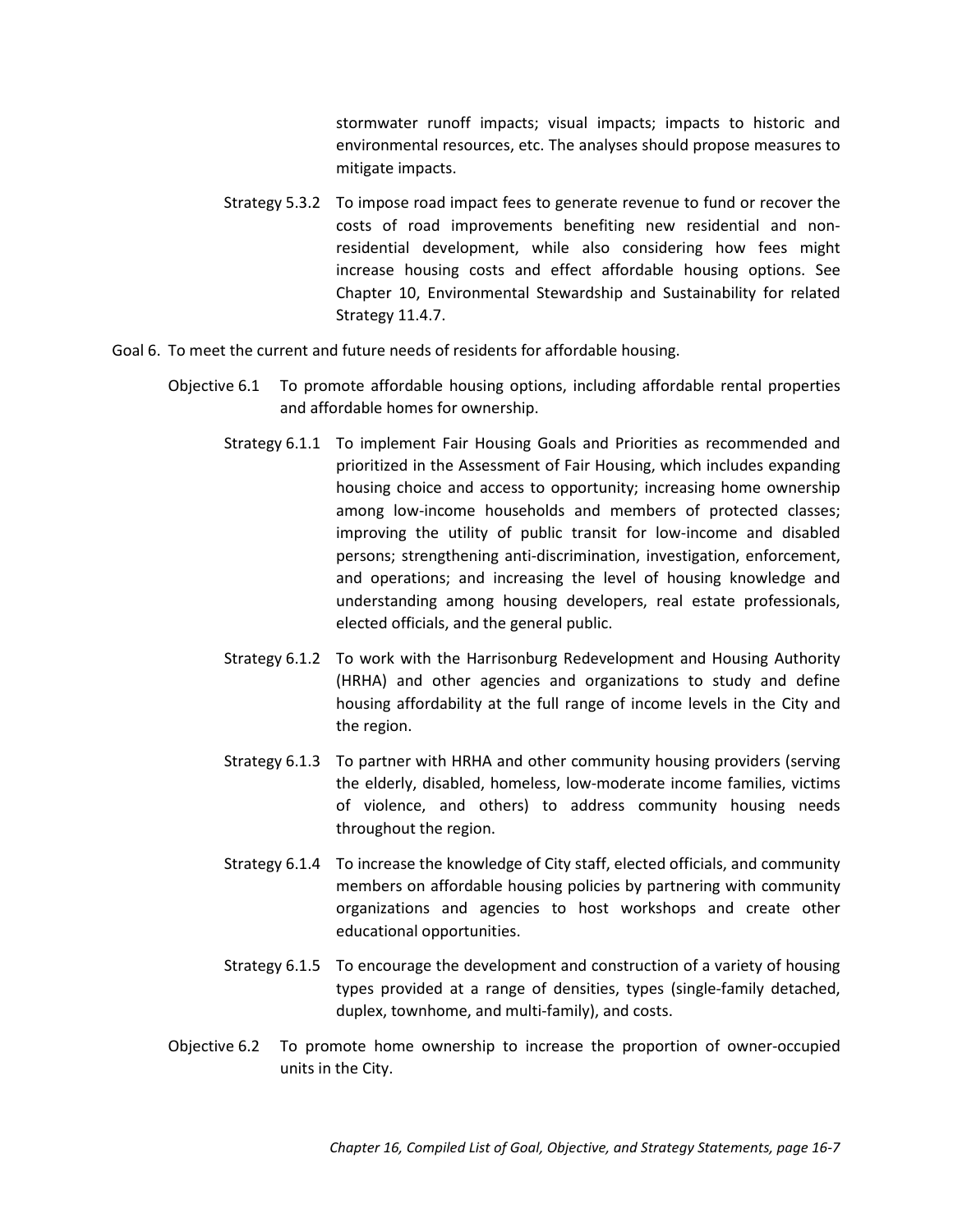- Strategy 6.2.1 To support expansion of the Family Self-Sufficiency and Lease to Homeownership programs of HRHA and other homeownership programs.
- Strategy 6.2.2 To work with private developers, non-profit community housing providers, and rental housing providers to offer home-ownership opportunities for first-time low-moderate income homeowners (e.g. through the U.S. Department of Housing and Urban Development's HOME Investment Partnerships Program, Virginia Housing Development Authority's First Time Homebuyers, and other available housing programs).
- Objective 6.3 To support programs that prevent and address homelessness in the City.
	- Strategy 6.3.1 To support the implementation of the City of Harrisonburg and Rockingham County Ten Year Plan to End Homelessness, as part of the goal to end chronic homelessness and help to move families and individuals into permanent housing.
	- Strategy 6.3.2 To support the Western Virginia Continuum of Care's implementation of strategies to prevent homelessness in the region.

# CHAPTER 8 – EDUCATION, WORKFORCE DEVELOPMENT, AND LIFELONG LEARNING

- Goal 7. To provide a wide, accessible, and equitably distributed range of educational opportunities for all.
	- Objective 7.1 To adopt a holistic approach to education that considers the academic, social, emotional, intellectual, and physical needs of individual children.
		- Strategy 7.1.1 To engage families, caregivers, schools, and support networks in the success of each child in the community.
		- Strategy 7.1.2 To support quality and affordable public and privately-run child care and education for children under 5 years old.
	- Objective 7.2 To carefully plan the location of new and updated Harrisonburg City Public School facilities to enhance, connect to, and be part of the surrounding community.
		- Strategy 7.2.1 To use enrollment trends and projections to ensure quality educational facilities.
		- Strategy 7.2.2 To design new schools to fit into surrounding neighborhoods or in areas designated for future residential development. Consideration should be given to making schools accessible by pedestrians and bicyclists, well-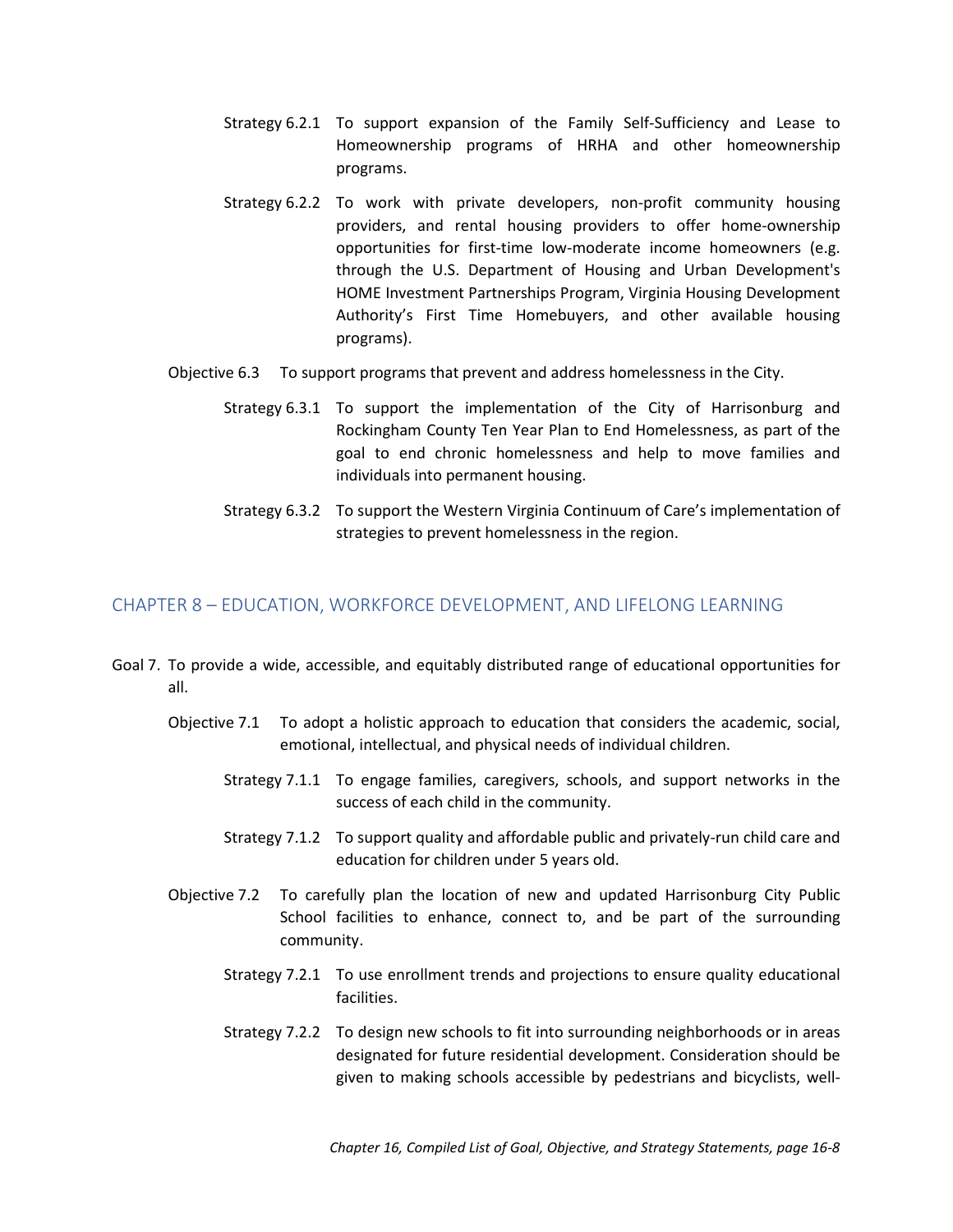landscaped, with lighting not to intrude into the surrounding neighborhood, and to not be dominated by parking lots.

- Objective 7.3 To provide support for educational programs for workforce development, apprenticeship, training and retraining to meet the demands of business and industry, as well as, improving the skills of individual community members. See Chapter 14, Economic Development and Tourism's Objective 16.3 for related strategies.
	- Strategy 7.3.1 To promote the awareness of programs offered by and information available from organizations such as the Shenandoah Valley Workforce Development Board (SVWDB) and its Valley Workforce Center, the Small Business Development Center, and Massanutten Technical Center.
	- Strategy 7.3.2 To support close communication between the Harrisonburg Department of Economic Development, institutions of higher learning, and existing and prospective businesses regarding educational needs of the current and future workforce.
	- Strategy 7.3.3 To support programs that promote English language and literacy skills of community members to be self-sufficient and to participate in civic affairs, education, and the workforce.
- Objective 7.4 To support early childhood education and life-long learning through schools, libraries, continuing and higher education programs, non-profit and for-profit community-based education programs, and recreation programs for people of all ages.
	- Strategy 7.4.1 To encourage the design of public schools and community centers so that they may be utilized for multiple uses such as lifelong learning locations, and for recreational programming.
	- Strategy 7.4.2 To encourage James Madison University, Eastern Mennonite University, Blue Ridge Community College, Bridgewater College, and other institutions of higher learning to create and extend credit and noncredit enrichment courses for the community.
	- Strategy 7.4.3 To promote the awareness of life-long learning programs in Harrisonburg.
- Objective 7.5 To improve community access to books (in paper and electronic format), computers and the internet, and spaces for programming and civic engagement.
	- Strategy 7.5.1 To help support ways to increase financial support to Massanutten Regional Library to reflect the mean level of locality funding for all public libraries in Virginia so that MRL may expand hours open to the public and improve current offerings.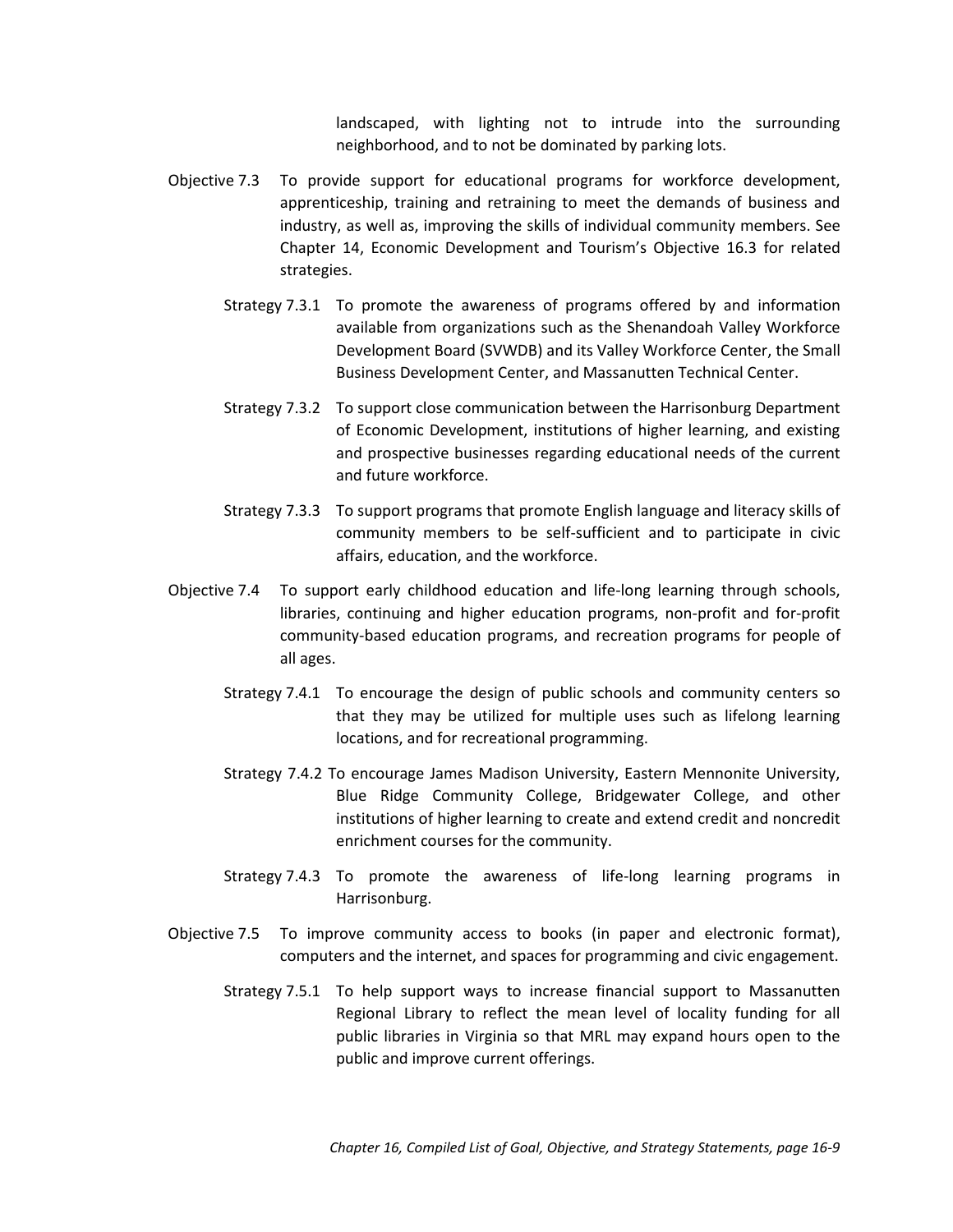# CHAPTER 9 – ARTS, CULTURE, AND HISTORIC RESOURCES

- Goal 8. To have a wide and equitably distributed range of art, and cultural opportunities that reflects our diversity and engages our community members and visitors.
	- Objective 8.1 To incorporate art in public spaces, neighborhoods, and gateways.

Strategy 8.1.1 To continue supporting the City's Arts & Cultural District.

- Strategy 8.1.2 To adopt a "percent-for-art" program, which would establish a City policy to require the City of Harrisonburg to commit for public art at least 1 percent of the cost of new construction or major renovation of public buildings, as identified in the City's annual Capital Improvement Program.
- Strategy 8.1.3 To create a Public Art Commission to oversee the "percent-for-art" program (Strategy 8.1.2) in partnership with the Arts Council of the Valley. The Public Art Commission may be chartered to have other responsibilities.
- Strategy 8.1.4 To evaluate whether funding (local government contributions and other funding sources) to matches other arts councils and organizations in Virginia and to help find ways to increase it.
- Goal 9. To create places of distinction that celebrate the arts, capture the imagination, and reflect the rich tapestry of our past and present.
	- Objective 9.1 To support placemaking projects that enhance the public realm with creative expressions.
		- Strategy 9.1.1 To support community gateway treatments and/or other signage, green space, public art, and other expressions that reinforce the City's brand and look so that all features are coordinated and tie in with the overall narrative of the place.
		- Strategy 9.1.2 To incorporate art into the planning process of public facilities and utilize creative and artistic approaches to public realm amenities and infrastructure like benches, cross walks, gateways, park elements, alley ways, trash cans, bike racks, and others.
- Goal 10. To recognize and promote the value of the City's diverse historic resources and the many benefits that come from protecting irreplaceable assets that embody Harrisonburg's history.
	- Objective 10.1 To identify and employ tools that recognize historic resources and encourage historic preservation.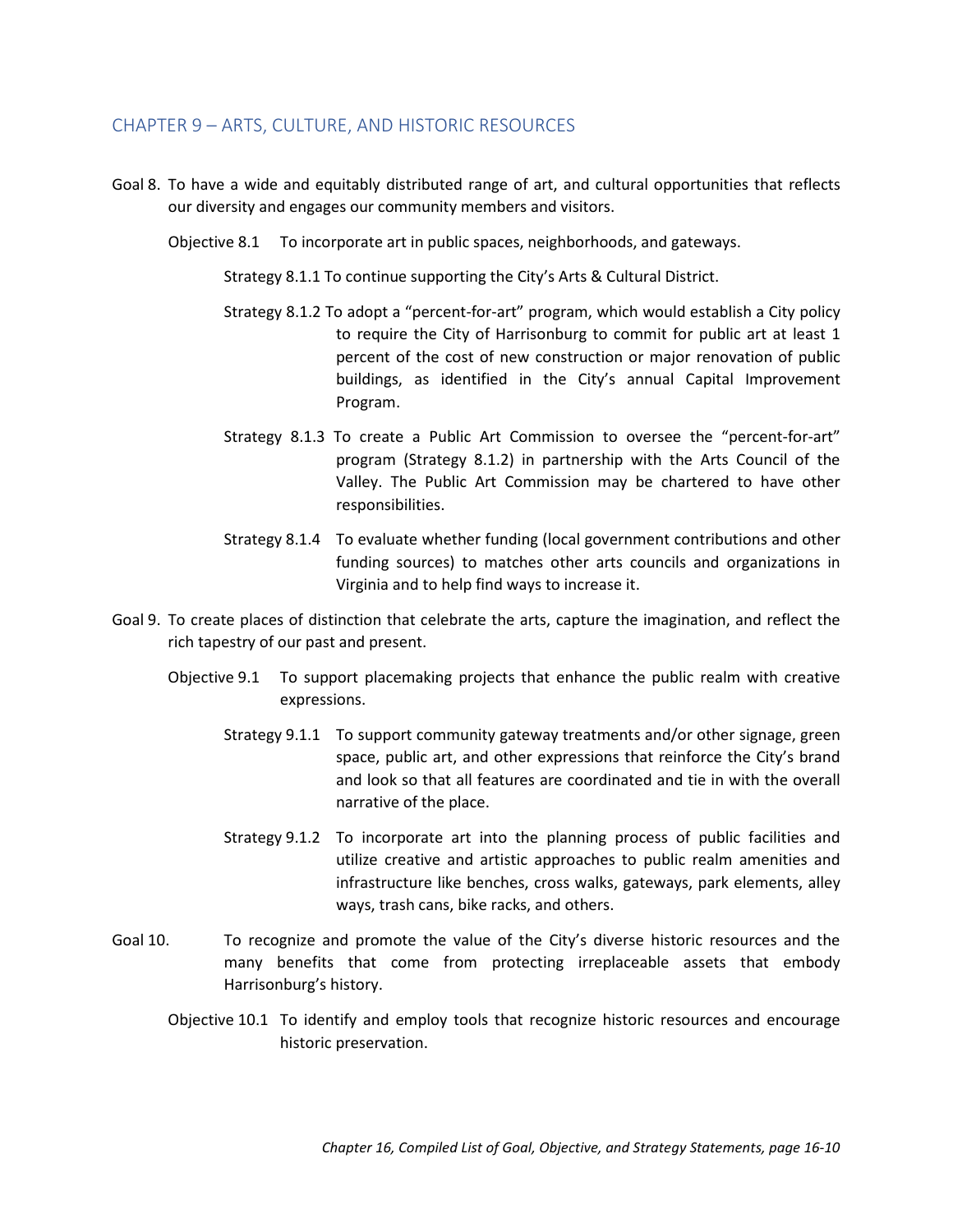- Strategy 10.1.1 To form a City Council-appointed taskforce to research and make recommendations to the City on best practices and tools concerning historic resources.
- Strategy 10.1.2 To commission/create an inventory of the historic resources in the City.
- Strategy 10.1.3 To support adding properties and district listings on the state and federal registers of historic places.
- Strategy 10.1.4 To expand the downtown historic district to include additional historic structures that would benefit from rehabilitation and historic tax credits.
- Strategy 10.1.5 To continue disseminating information to property owners regarding federal and state rehabilitation tax incentives.
- Strategy 10.1.6 To create an urban design manual that establishes general design principals that depict the attributes and the character of neighborhoods and areas in the City to preserve and enhance the character and quality of each neighborhood or area. $1$  Repeated in Chapter 15, Revitalization as Strategy 18.4.3.
- Objective 10.2 To increase educational opportunities for people to learn about Harrisonburg's rich multicultural history, historic resources, and historic preservation projects.
	- Strategy 10.2.1 To work with the Harrisonburg-Rockingham Historical Society to establish a location or exhibit in downtown Harrisonburg dedicated to the history of the City.
	- Strategy 10.2.2 To create additional walking tour brochures, a smart phone walking tour, installing additional historic markers, and to establish interactive displays representing the City's history and facing the future by illustrating the City's evolution, demographics, and intercultural influences overtime.
	- Strategy 10.2.3 To create a dedicated webpage on the City website that provides information on historic resources and sites and lists relevant publications and resources.
	- Strategy 10.2.4 To continue offering historical publications and information on historic resources and sites in the City at the Visitor Center operated by Harrisonburg Tourism and Visitor Services.

Objective 10.3 To preserve City-owned historic resources.

<span id="page-11-0"></span> $<sup>1</sup>$  For examples, see City of Roanoke, Urban Design Manual and Residential Pattern Book:</sup> <https://www.roanokeva.gov/1302/Urban-Design-Manual> and [https://www.roanokeva.gov/1281/Residential-](https://www.roanokeva.gov/1281/Residential-Pattern-Book)[Pattern-Book\)](https://www.roanokeva.gov/1281/Residential-Pattern-Book).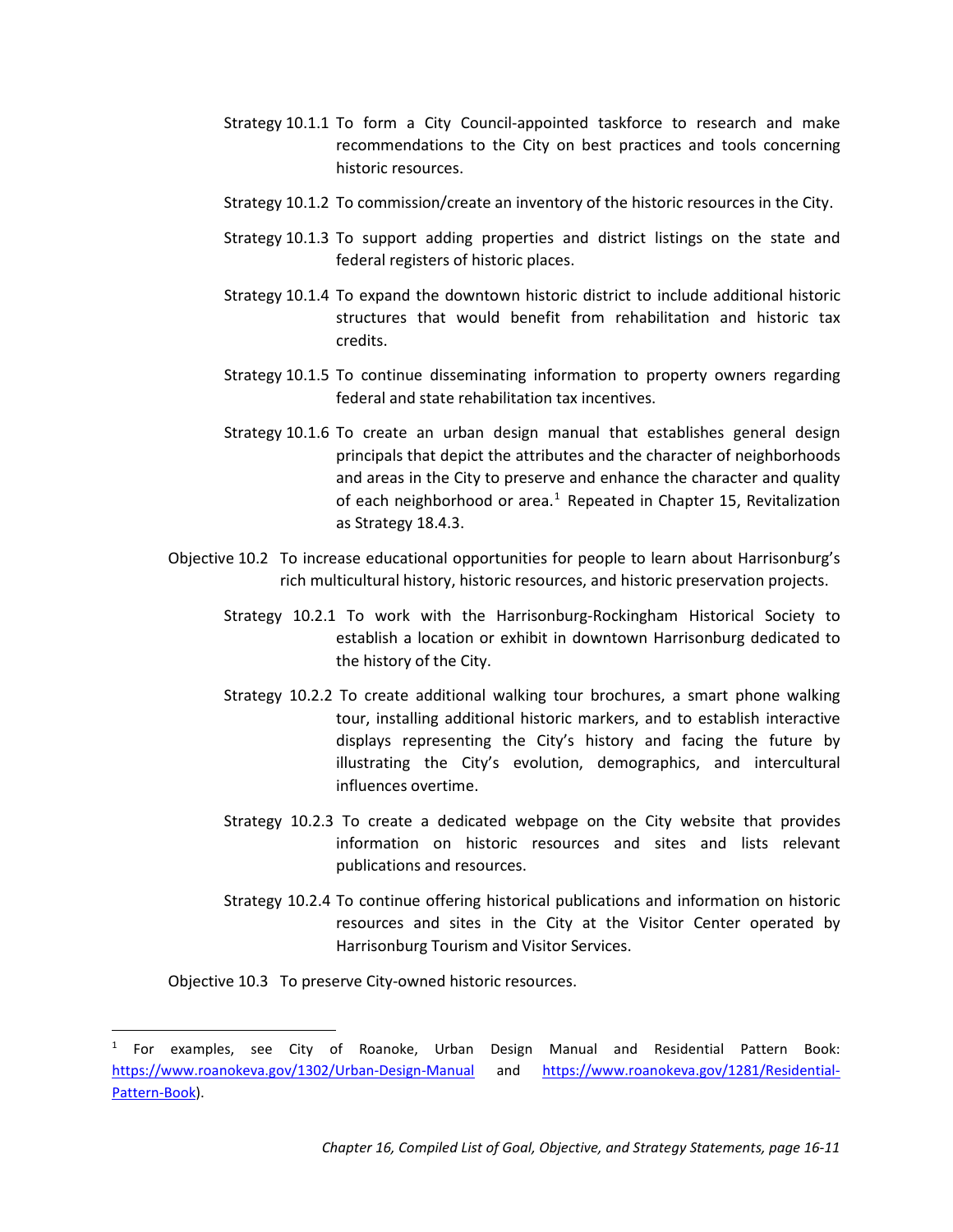- Strategy 10.3.1 To ensure that City of Harrisonburg development and redevelopment projects respect older and historic resources and reflect the historic character of the City and site context.
- Strategy 10.3.2 To commission a feasibility study for the adaptive resuse of the Municipal Building.

# CHAPTER 10 – ENVIRONMENTAL STEWARDSHIP AND SUSTAINABILITY

- Goal 11. To preserve and enhance the City's natural environment for future generations through education and policies that encourage development that is compatible with nature and builds community resiliency<sup>[2](#page-12-0)</sup> and social responsibility within the community.
	- Objective 11.1 To foster an understanding of environmental issues facing the City and residents by keeping abreast of environmental issues.
		- Strategy 11.1.1 To continue staying engaged with organizations that communicate information about environmental stewardship and sustainability relevant to the City such as the Virginia Municipal League (VML), the Virginia Municipal Stormwater Association (VAMSA), the Central Shenandoah Planning District Commission (CSPDC), the Shenandoah Pure Water Forum, and Resilient Virginia.
		- Strategy 11.1.2 To encourage dialogue between surrounding municipalities regarding threats to environmental health in order to collaborate on preserving shared resources.
		- Strategy 11.1.3 To study how climate change will impact local health, safety, infrastructure, and the economy, and work to mitigate impacts.
	- Objective 11.2 To support stewardship of the natural world and enable sustainable development.
		- Strategy 11.2.1 To monitor energy use, water consumption, and other uses of resources within City government buildings and establish goals, policies, and programs for reducing usage.
		- Strategy 11.2.2 To monitor and evaluate greenhouse gas emissions from governmental operations and establish goals, policies, and programs for reducing emissions.
		- Strategy 11.2.3 To monitor and evaluate greenhouse gas emissions community-wide and establish goals and incentive programs for reducing emissions.

<span id="page-12-0"></span> $2$  Community resiliency is commonly defined as the ability to prepare for anticipated hazards, adapt to changing conditions, and withstand and recover rapidly from disruptions.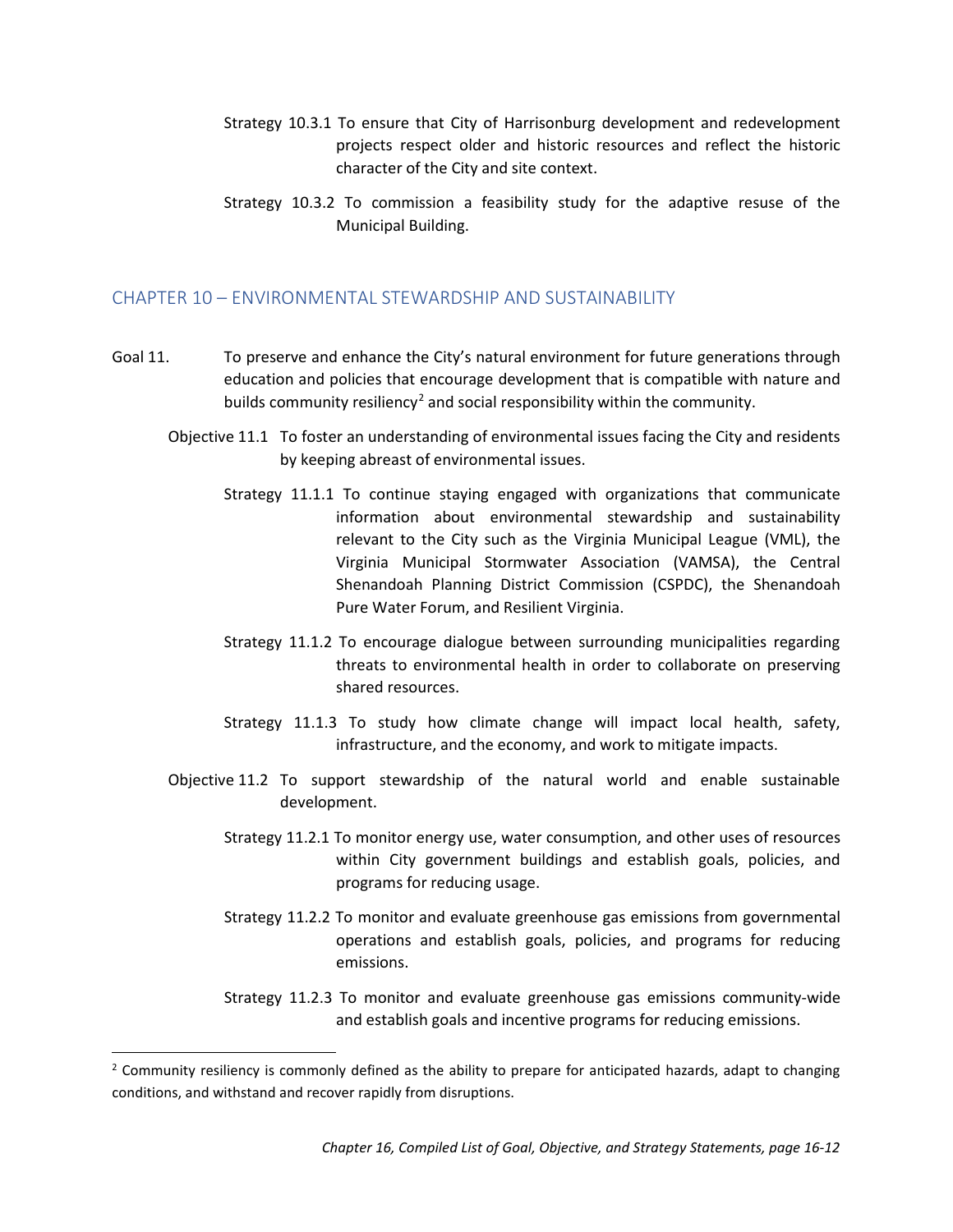- Strategy 11.2.4 To monitor and report on the results of City-initiated stream bank stabilization projects and other water quality related projects.
- Strategy 11.2.5 To partner with community stakeholders to assess and map environmental and cultural assets to determine the value of these assets to the community, and to develop policies to protect them.
- Strategy 11.2.6 To produce an annual report on the City's environmental initiatives and environmental health.
- Objective 11.3 To promote the development of voluntary water and air quality improvement programs for the public and private sectors that exceed federal and state standards and requirements.
	- Strategy 11.3.1 To continue to support the work of the Environmental Performance Standards Advisory Committee and implement committee recommendations.
	- Strategy 11.3.2 To create a set of voluntary environmental performance standards for public and private development and redevelopment projects, and to develop an incentive program to encourage implementation.
	- Strategy 11.3.3 To evaluate and study current lighting practices, and to recommend additional lighting provisions to mitigate outdoor light pollution.
	- Strategy 11.3.4 To collaborate with Rockingham County and the Virginia Department of Environmental Quality in developing an air quality improvement plan to keep the area's status as an attainment area for ozone pollution.
	- Strategy 11.3.5 To continue to seek ways of improving air quality by implementing policies or programs for governmental operations, such as continuing to optimize traffic signal plans to reduce vehicle idle time and in providing safe and convenient alternative transportation options by implementing the Bicycle & Pedestrian Plan and improving public transportation services through implementation of the Transit Development Plan.
	- Strategy 11.3.6 To continue to seek ways to create incentives for private property owners to implement stormwater best management practices to improve the quality of stormwater runoff by offering reductions in the stormwater utility fee for practices that can be counted towards the City's MS4 stormwater permit and the Chesapeake Bay TMDL Action Plan requirements.
	- Strategy 11.3.7 To encourage the use of low or zero emission vehicles in the City's fleet.
- Objective 11.4 To preserve, expand, and manage networks of natural habitat corridors, green spaces, and forested areas that are accessible and usable by all community members.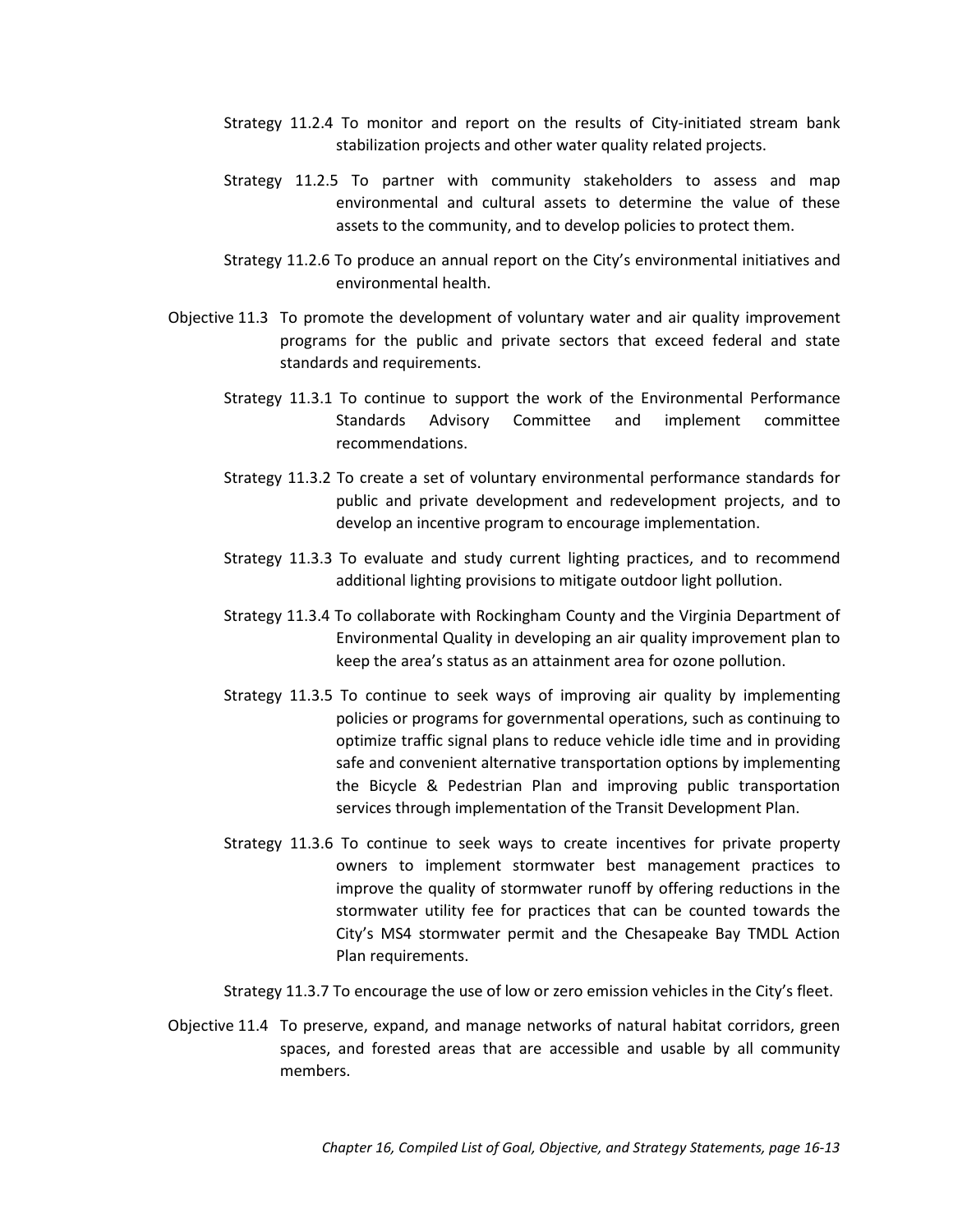- Strategy 11.4.1 To adopt open space preservation requirements and/or incentives for new developments.
- Strategy 11.4.2 To purchase and accept donations of land for the implementation of stream bank restoration, greenways, and park projects. See Chapter 11, Parks and Recreation's Objective 12.3 for related strategies.
- Strategy 11.4.3 To implement landscape improvement projects at City gateways and other appropriate locations.
- Strategy 11.4.4 To encourage and allow sustainable growing techniques, such as, but not limited to, edible gardens and tree plantings in open community spaces with emphasis in underserved communities.
- Strategy 11.4.5 To create a policy and/or plan to utilize more native plant species on public properties that require less supplemental water use and to create incentives for businesses and privately-owned lands to do the same.
- Strategy 11.4.6 To create and maintain sustainable habitats for pollinators.
- Strategy 11.4.7 To consider imposing impact fees on new residential developments for the purposes of funding public facilities. See Chapter 7, Neighborhoods and Housing for related Strategy 5.3.2.
- Objective 11.5 To protect and increase tree canopy cover in the City.
	- Strategy 11.5.1 To create a City urban forestry program to increase the number of trees planted and replaced on public properties and street right-of-ways, and to provide proper maintenance of trees on public properties to ensure tree health and to minimize damage to infrastructure.
	- Strategy 11.5.2 To create more greenspaces and tree planting in downtown, neighborhood conservation areas, business revitalization areas, and corridor enhancement areas. See Chapter 15, Revitalization's Goal 18 for related objectives and strategies.
	- Strategy 11.5.3 To enhance street tree planting and other landscaping requirements for new development and redevelopment in the City's Zoning Ordinance and Design & Construction Standards Manual.
	- Strategy 11.5.4 To implement a policy that requires landscape plans for street improvement and transportation projects.
	- Strategy 11.5.5 To develop a tree inventory to monitor potential effects of invasive species, promote diversified tree canopy coverage, and maintain accurate datasets for water quality credits. (The dataset would help to meet MS4 permit and Chesapeake Bay TMDL requirements).
	- Strategy 11.5.6 To continue implementing measures to receive the City's designation as a Tree City USA community.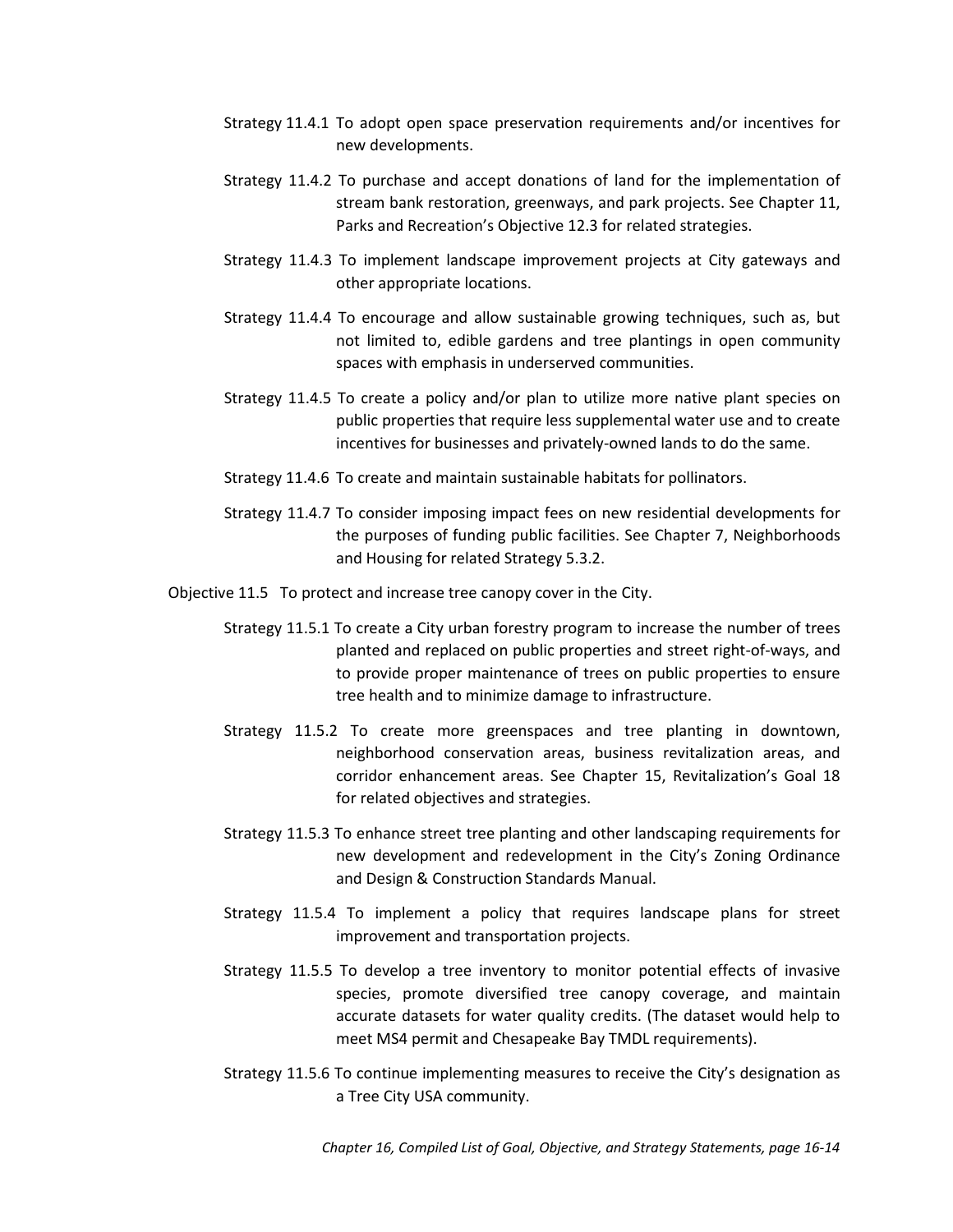- Strategy 11.5.7 To implement recommendations of the forthcoming urban tree canopy assessment.
- Objective 11.6 To encourage, educate, and facilitate local urban agriculture to increase access to fresh, nutritional food for residents and to educate the community on food equity<sup>[3](#page-15-0)</sup> issues.
	- Strategy 11.6.1 To amend the Zoning Ordinance to allow community gardens to be a principal use.
	- Strategy 11.6.2 To conduct a vacant parcel and land use audit to identify potential locations for community garden spaces based on proximity to food equity zones.<sup>[4](#page-15-1)</sup>
	- Strategy 11.6.3 To broaden and deepen Harrisonburg's knowledge of food equity issues by working with community members, local businesses, community organizations, local universities and others to provide community engagement opportunities such as hosting movies, speakers, and presentations in culturally appropriate locations and diverse languages.
- Objective 11.7 To promote and implement strategies to reduce waste.
	- Strategy 11.7.1 To explore opportunities to expand public and private recycling, composting, and other innovations for waste management.
	- Strategy 11.7.2 To encourage nonprofits, student organizations, faith-based organizations, and others to divert food goods from trash for resale or distribution to stressed populations.
	- Strategy 11.7.3 To create a public awareness campaign about food waste and educational programs to prevent food waste, including composting tutorials.
	- Strategy 11.7.4 To promote and provide incentives for water conserving fixtures and appliances.
	- Strategy 11.7.5 To decrease the use of plastic bags and other single use items to and promote the use of biodegradable and reusable items.
	- Strategy 11.7.6 To involve residents and businesses in the conservation of resources to assist in maintaining cost-effective public service delivery.

<span id="page-15-0"></span><sup>&</sup>lt;sup>3</sup> Food equity means that individuals, families and households have the right to determine what their short and long term food needs are and be able to meet those needs. Achieving food equity is when all residents can find affordable, convenient, healthy, culturally relevant and reliable foods based on their needs.

<span id="page-15-1"></span><sup>4</sup> Food equity zones are areas where a higher proportion of residents in concentrated areas may not have food equity.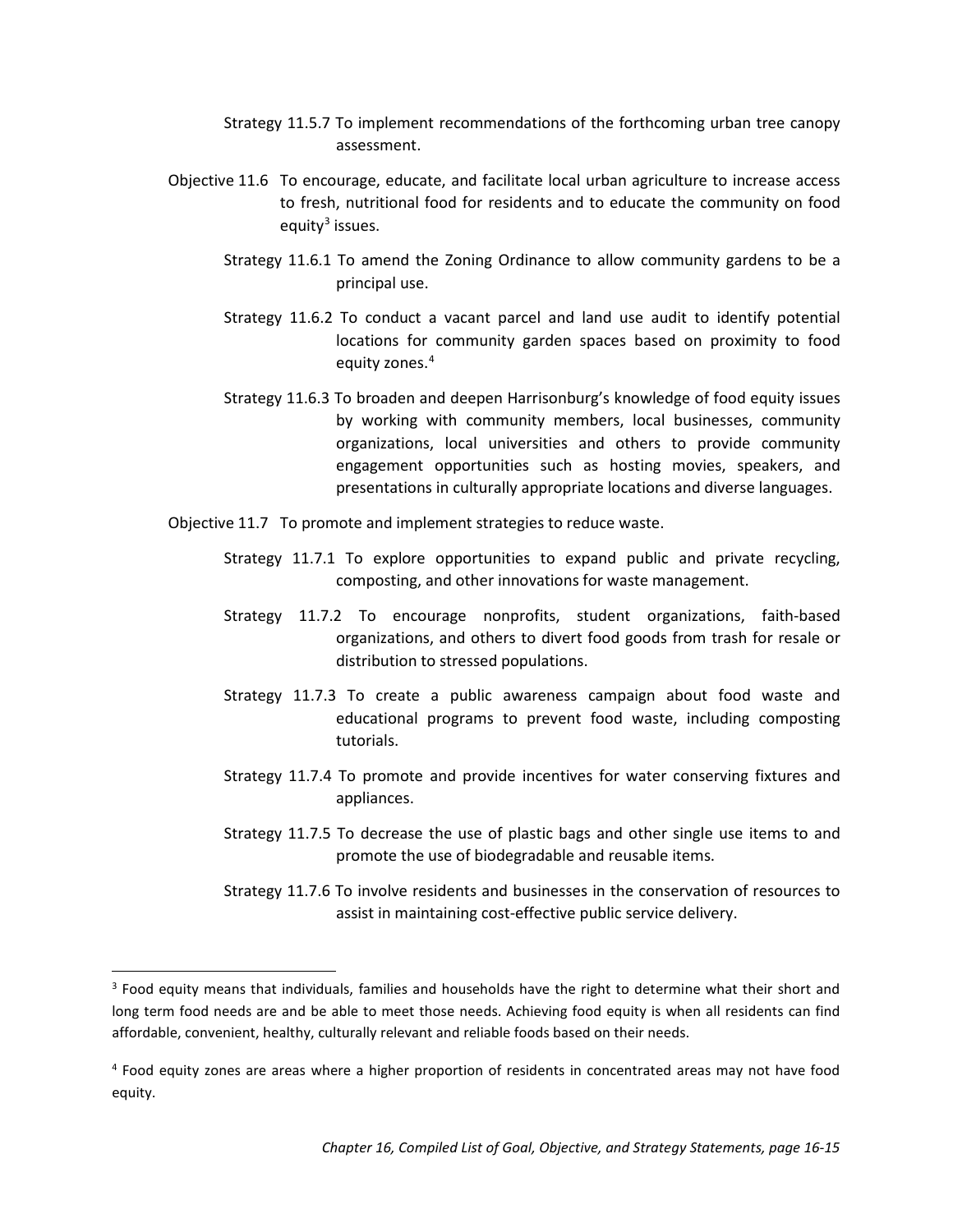Strategy 11.7.7 To develop a waste wood and woody debris utilization program that recovers wood from fallen and removed trees, and in partnership with interested agencies and organizations prevent the disposal of valuable wood resources into landfills.

#### CHAPTER 11 – PARKS AND RECREATION

- Goal 12. To meet the needs of people by providing comprehensive recreation and selfdevelopment opportunities, both physical and mental, by developing and maintaining a safe, welcoming, well-distributed, and accessible parks and recreation system that also supports community well-being, economic sustainability, and environmental sustainability.
	- Objective 12.1 To continue to support Harrisonburg's parks and recreation system as a major community benefit.
		- Strategy 12.1.1 To implement the recommendations of the Comprehensive Recreation and Parks Master Plan and associated park master plans.
		- Strategy 12.1.2 To update the Comprehensive Recreation and Parks Master Plan and associated park master plans as needed and determined by the Parks & Recreation Commission.
	- Objective 12.2 To enhance Harrisonburg parks and recreation facilities and programs to serve the diversity of interests and needs of our community.
		- Strategy 12.2.1 To implement community outreach and engagement strategies to guide decisions on provided facilities and programs best suited to the needs and interests of our diverse community.
		- Strategy 12.2.2 To partner with community organizations to develop strategies for expanding services to our diverse community.
		- Strategy 12.2.3 To continue cooperating with Harrisonburg City Public Schools in making school recreation facilities available to the public, as appropriate.
	- Objective 12.3 To develop an interconnected, accessible network of park and recreational facilities through development of a greenway (trails and natural corridor) system.
		- Strategy 12.3.1 To create a network of pocket parks and green spaces that connects the City's parks with trails and linear open spaces.
		- Strategy 12.3.2 To design greenways not only to provide recreational opportunities, but also to provide riparian habitat, protection from flooding, pollution filtering, and visible relief from urban development.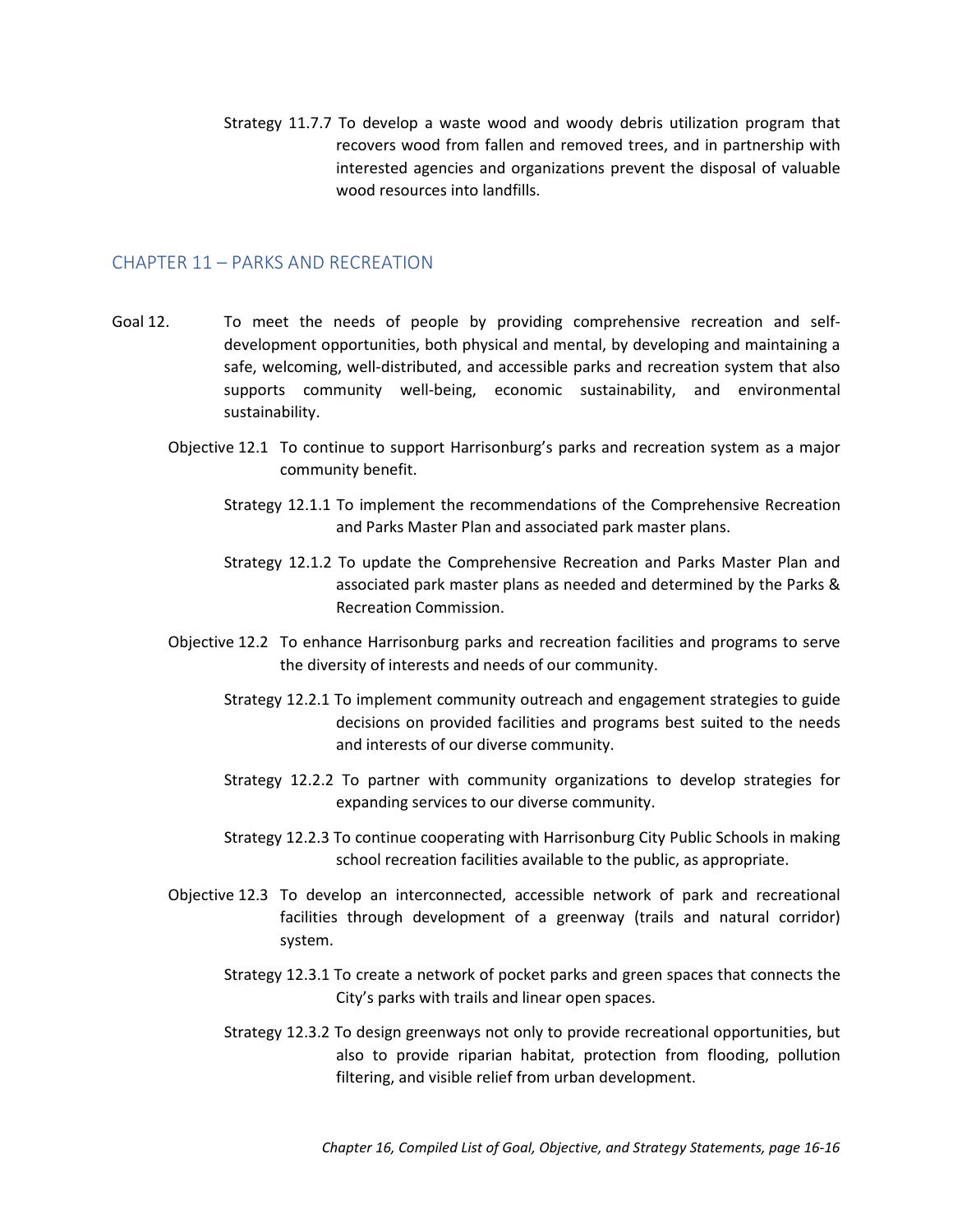- Strategy 12.3.3 To identify opportunities to develop a network of greenways and trail systems connecting parks and recreational facilities that could also support the needs and priorities identified in the City's Bicycle & Pedestrian Plan.
- Objective 12.4 To enhance the appearance, safety, and maintenance of parks and recreation facilities.
	- Strategy 12.4.1 To create a set of design guidelines and standards for City parks and facilities addressing landscaping, architectural design, sustainability, accessibility, safety, and crime prevention.

# CHAPTER 12 – TRANSPORTATION

- Goal 13. To develop and maintain a safe and convenient transportation system serving all modes of travel, including driving, walking, biking, and taking public transportation.
	- Objective 13.1 To improve the ability of people and goods to move efficiently and safely throughout the City, while considering existing and future needs of people and planned land uses.
		- Strategy 13.1.1 To coordinate and implement the recommendations of the City's Master Transportation Plan and the transportation plans of the Harrisonburg-Rockingham Metropolitan Planning Organization (HRMPO), Central Shenandoah Planning District Commission (CSPDC), the Virginia Department of Transportation (VDOT), Rockingham County, and James Madison University (JMU).
		- Strategy 13.1.2 To plan and design for "complete streets" to serve all users of the transportation system, including drivers, bicyclists, pedestrians, and public transportation users, on all new street and street improvement projects. A complete streets policy may be explored.
		- Strategy 13.1.3 To update the Subdivision Ordinance and Design and Construction Standards Manual (DCSM), as necessary, to ensure that transportation infrastructure built by the City and private developers meets quality and safety standards. Standards should be updated or developed for the following: interconnectivity of the public and private street system; access management that balances the need for entrances to businesses with safe and efficient management of traffic; street widths to adequately handle projected traffic volumes while avoiding excessive pavement widths; on and off-street parking strategies; accommodations for public transit such as bus shelters and bus pull offs; and bicycle and pedestrian facilities.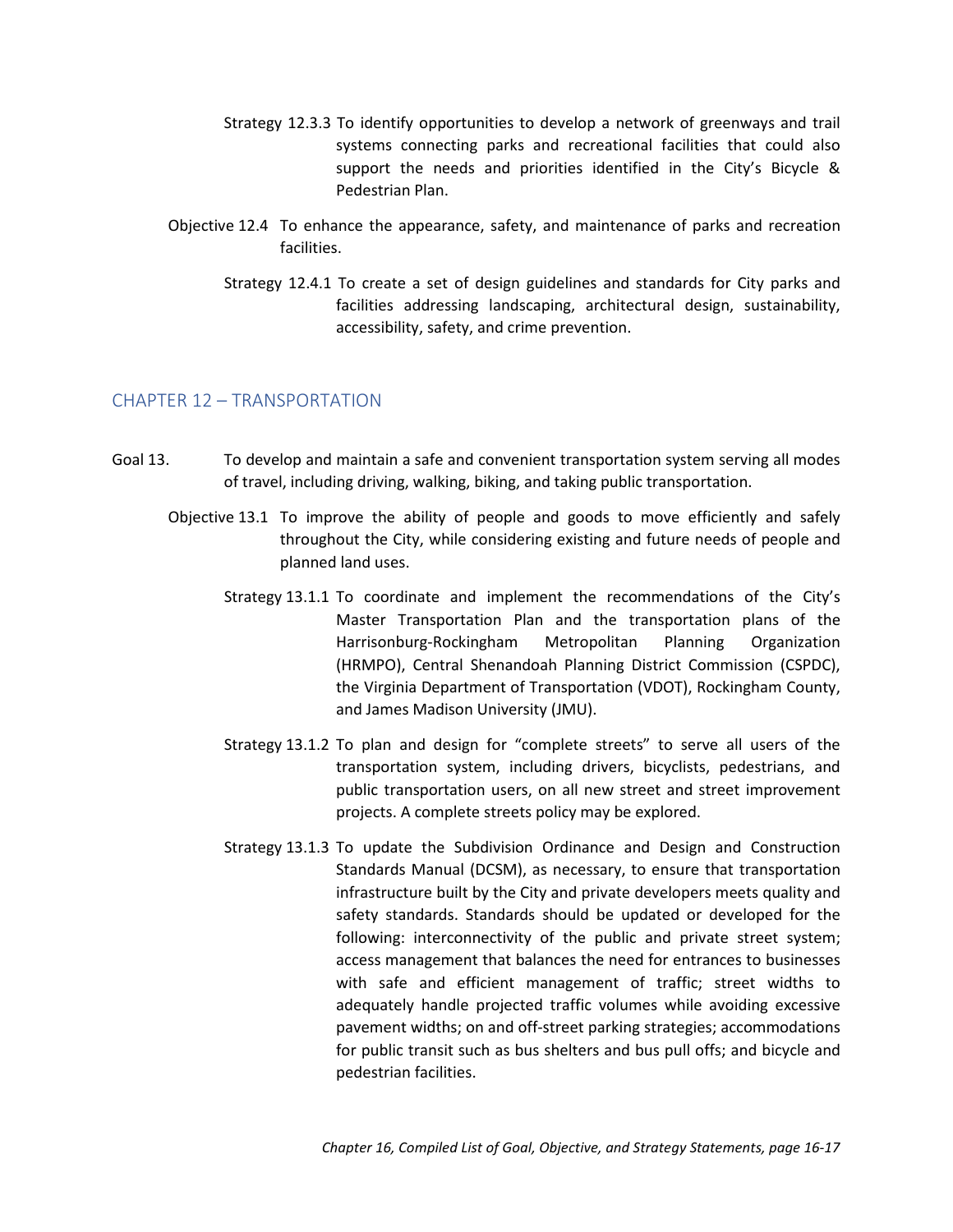- Strategy 13.1.4 To develop pedestrian and bicycle-friendly environments in the City that connect residential neighborhoods to community facilities, to commercial areas and employment centers, and that connect residential neighborhoods to each other, to promote a healthier community.
- Strategy 13.1.5 To continue to implement measures to expand the network of pedestrian infrastructure (sidewalks and shared use paths) so that all streets will have pedestrian accommodations on both sides of the street.
- Strategy 13.1.6 To continue to ensure that all new public sidewalks and sidewalk repairs meet the Americans with Disabilities Act (ADA) accessibility standards, as required, and to promote private development projects connecting to sidewalks to also meet ADA accessibility standards.
- Strategy 13.1.7 To provide design features on roadways, where appropriate, such as street trees within buffers and medians, street furniture and sidewalk widths that improve the safety and comfort level of all users and to contribute to the City's environmental goals.
- Strategy 13.1.8 To incorporate traffic calming measures in neighborhoods, near schools and universities, and other appropriate areas to discourage speeding and improve safety for all travelers.
- Strategy 13.1.9 To seek to reduce conflicts between street and railroad operations.
- Strategy 13.1.10 To assess and improve the transportation impacts of both public and private development and redevelopment projects by continuing to require traffic impact studies with rezonings, special use permits, preliminary plats, and engineered comprehensive site plans, as appropriate.
- Strategy 13.1.11 To consider ways to reduce traffic congestion, including but not limited to, expanding public transportation service, integrating optimized traffic signal timings, re-marking travel lanes on streets, constructing bicycle and pedestrian infrastructure, and promoting ridesharing.
- Strategy 13.1.12 To install and maintain broadband connections to all traffic signal systems to allow real-time traffic monitoring and the expansion of the current traffic management system, which provides for signal coordination and improved traffic flow.
- Strategy 13.1.13 To maintain and rehabilitate bridges, as needed, to maximize the life of the structures.
- Strategy 13.1.14 To resurface pavement as necessary to obtain maximum substructure life for streets, shared use paths, and sidewalks.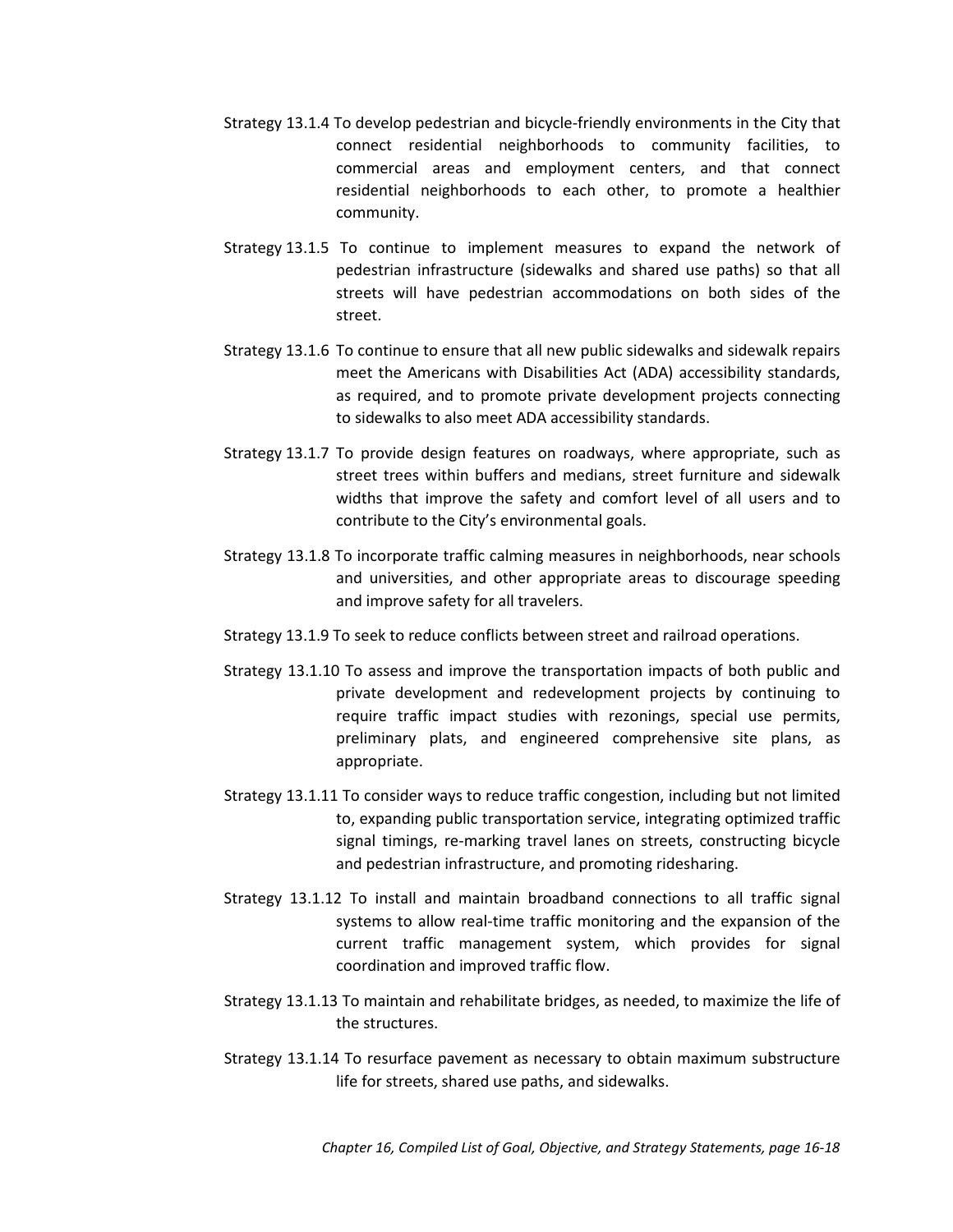- Strategy 13.1.15 To maintain storm drainage facilities to ensure protection of transportation facilities from flooding, erosion, undermining, and to protect water quality.
- Objective 13.2 To increase opportunities for alternative modes of transportation (such as walking, bicycling, public transportation, and ridesharing) and to reduce motorized traffic demand on City streets.
	- Strategy 13.2.1 To promote mixed use neighborhoods as recommended by the Land Use Guide so that people can easily walk, bike, or take public transportation to work, shopping, schools, places of worship, and for recreation.
	- Strategy 13.2.2 To encourage the construction of non-motorized connectivity between existing and new developments if street connections do not exist.
	- Strategy 13.2.3 To implement the vision, goals, objectives, and recommendations of the City's Bicycle & Pedestrian Plan.
	- Strategy 13.2.4 To establish a community bike share program.
	- Strategy 13.2.5 To implement long-term bicycle parking requirements for new developments and redevelopment, as appropriate.
	- Strategy 13.2.6 To seek conversion of the easternmost line of the Norfolk Southern railroad system in Harrisonburg to a rail-trail. This would include planning and supporting the relocation of the rail line's access to the northern boundary of the City as described in the City's Street Improvement Plan and Bicycle & Pedestrian Plan.
	- Strategy 13.2.7 To promote Bike Month, Bike to School Day, Bike to Work Day, Walk to School Day, and other similar events that promote biking and walking.
	- Strategy 13.2.8 To work with Harrisonburg City Public Schools to promote school buses, walking, and bicycling as primary forms of transportation to school rather than private vehicles.
	- Strategy 13.2.9 To work with local employers to provide incentives to employees to travel to work by walking, bicycling, taking public transportation, or ridesharing. An example incentive program is "guaranteed ride home" provided by the Rideshare Program.
	- Strategy 13.2.10 To promote ridesharing by providing commuter parking options, such as park-and-ride lots that are strategically located in proximity to major employers and are connected to public transit and walking and biking infrastructure. See related Strategy 13.4.4.
	- Strategy 13.2.11 To establish wayfinding signage for bicyclists and pedestrians.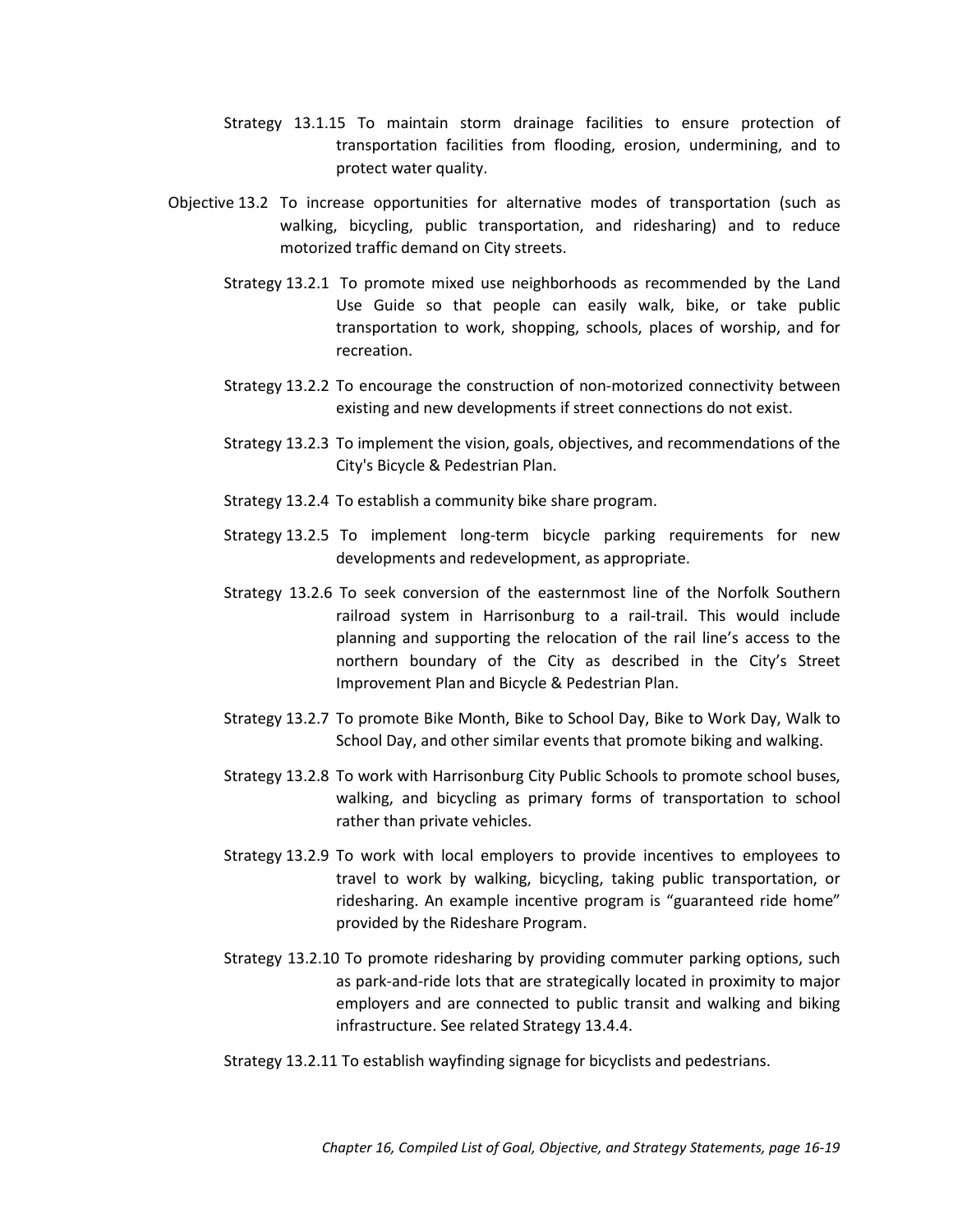- Strategy 13.2.12 To construct a dedicated transfer station to accommodate a sufficient number of buses. Transfer locations may also serve as a hub for multimodal transportation operations by containing accommodations for bicycling, walking, and ridesharing. See related Strategy 13.3.4.
- Strategy 13.2.13 To explore the creation of dedicated public transit bus-ways on appropriate corridors to remove public transit buses from mixed traffic conditions in order to improve efficiency.
- Strategy 13.2.14 To continue to support an electronic system that allows public transit customers to receive real-time bus arrival estimates at bus stops for transit services.
- Strategy 13.2.15 To continue to review and improve City bus routes and schedules to serve residential areas and major destinations (such as universities, medical centers, major employment sites, shopping centers, and downtown).
- Strategy 13.2.16 To continue to grow public transit operations to keep pace with the increased demand stemming from population growth, development in the City and growth of James Madison University.
- Strategy 13.2.17 To expand opportunities for reductions in parking requirements for development projects designed to take advantage of public transit and for mixed use developments where shared parking is feasible. Repeated in Chapter 6, Land Use and Development Quality as Strategy 4.4.2.
- Strategy 13.2.18 To encourage developers of new development and redevelopment projects, employers, and others to offer showers and locker rooms to encourage people to commute to work by bicycle and to exercise during breaks.
- Strategy 13.2.19 To continue implementing measures to receive the City's designation as a Bicycle Friendly Community.
- Strategy 13.2.20 To implement the goals, objectives, and recommendations of the Transit Development Plan (TDP).
- Strategy 13.2.21 To continue to install bus shelters and benches at high volume bus stops.
- Strategy 13.2.22 To seek improvement of public transit and paratransit services for the elderly and persons with disabilities.
- Objective 13.3 To improve or create new regional public transit services.
	- Strategy 13.3.1 To work with surrounding localities such as Rockingham County and the Towns of Bridgewater, Dayton, and Mount Crawford to offer transportation services across and between jurisdictions.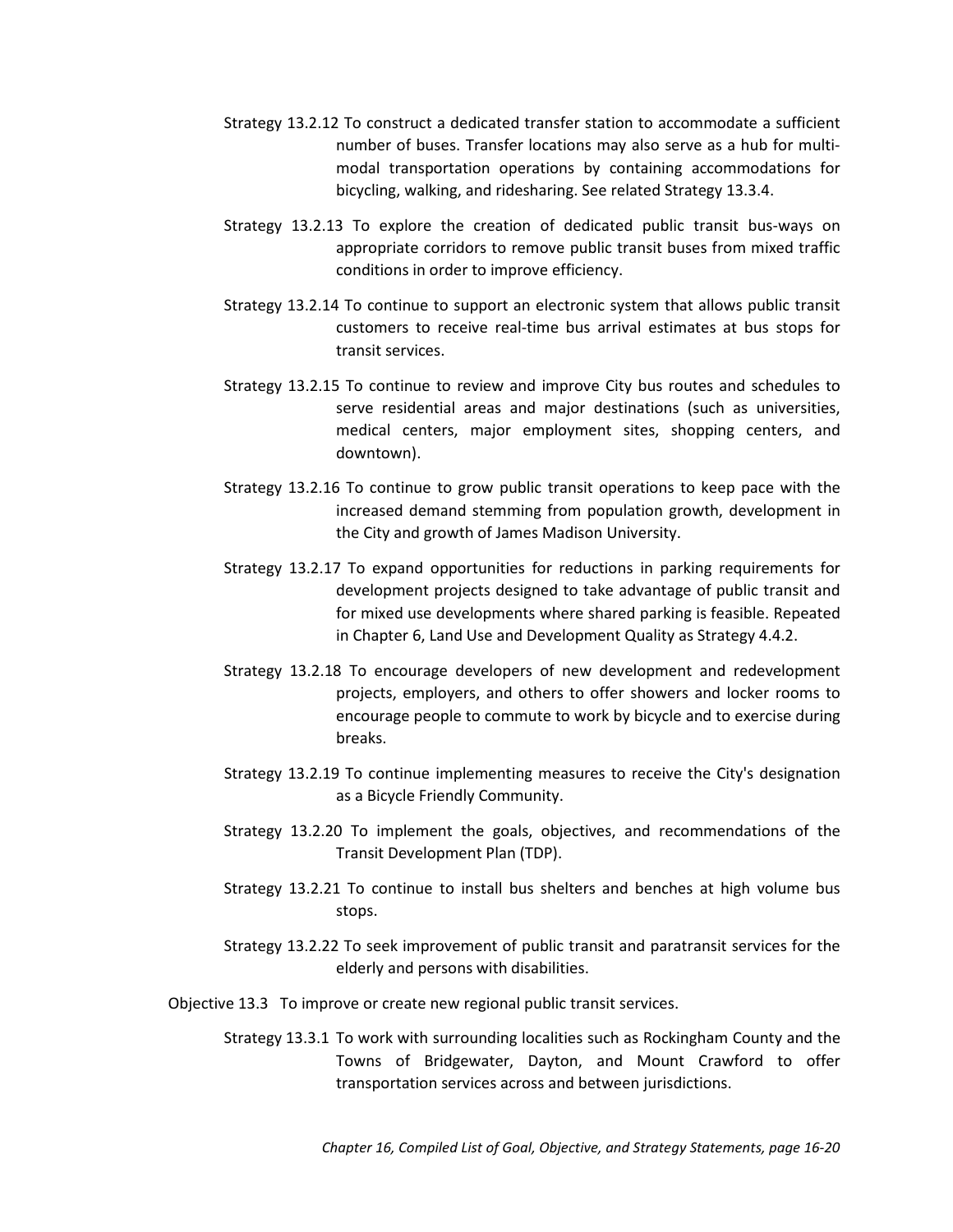- Strategy 13.3.2 To promote the development of a shuttle service from the City to the Shenandoah Valley Regional Airport in Weyers Cave, Virginia.
- Strategy 13.3.3 To continue to monitor the need and explore the feasibility of implementing public transit services in the Interstate 81 and 64 corridors to connect the Cities of Harrisonburg, Staunton, Waynesboro, Charlottesville, and surrounding counties.
- Strategy 13.3.4 To promote park-and-ride lots that are strategically located with access to Interstate 81. See related Strategy 13.2.12.

#### CHAPTER 13 – COMMUNITY INFRASTRUCTURE, SERVICES, SAFETY, AND HEALTH

- Goal 14. To support the City with community facilities, infrastructure, and services, which allow for sustainable growth and are accessible, equitable, efficient, cost-effective, and sensitive to the environment.
	- Objective 14.1 To continue to provide an adequate supply of high quality, environmentally sound public water service.
		- Strategy 14.1.1 To construct needed water supply, treatment, storage, and pressure improvements to provide effective and efficient water services.
		- Strategy 14.1.2 To work with Rockingham County and the US Forest Service to protect the Dry River water supply area.
		- Strategy 14.1.3 To continue to implement the recommendations of the Raw Water System Management Plan (RWSMP) and the Potable Water System Management Plan (PWSMP).
	- Objective 14.2 To continue to provide dependable, environmentally sound sanitary sewer service.
		- Strategy 14.2.1 To continue to implement the recommendations of the Sanitary Sewer Management Plan.
		- Strategy 14.2.2 To continue to support the Harrisonburg-Rockingham Regional Sewer Authority (HRRSA) to meet voluntary and other goals for nutrient reduction of the Chesapeake Bay Total Maximum Daily Load (TMDL).
		- Strategy 14.2.3 To eliminate septic systems in the City by promoting a septic to sanitary sewer connection conversion incentives program and/or offering financial assistance to encourage connections to the sanitary sewer system.
	- Objective 14.3 To improve stormwater and local water quality by reducing sediment, phosphorus, nitrogen, and bacteria loading into Blacks Run and its tributaries.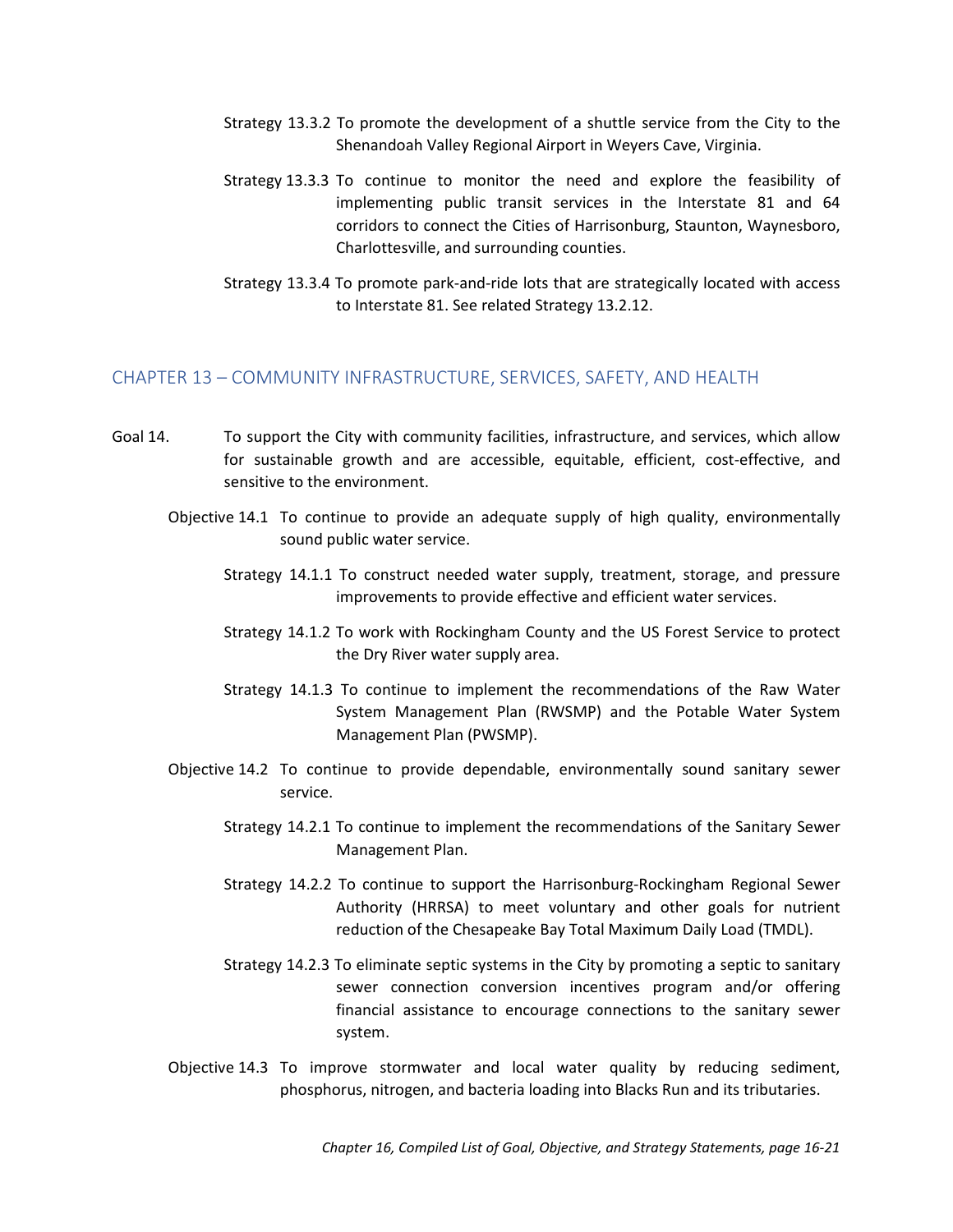- Strategy 14.3.1 To continue complying with the Small Municipal Separate Storm Sewer System (MS4) permit by implementing policies, programming, and maintenance activities to meet the required six minimum control measures: public education and outreach, public involvement, illicit discharge detection and elimination, construction site stormwater runoff control, post-construction stormwater management, and good housing keeping and pollution prevention.
- Strategy 14.3.2 To continue coordinating stormwater management in cooperation with James Madison University, Rockingham County, and the Virginia Department of Transportation.
- Strategy 14.3.3 To use stormwater management techniques, that are both effective control measures and enhance the urban environment with aesthetically pleasing features, such as expansion of urban tree canopy and bioretention.
- Strategy 14.3.4 To continue implementing the Stormwater Utility Fee and credit program to fund stormwater controls, maintain public facilities, and encourage management of stormwater on private property.
- Strategy 14.3.5 To explore the feasibility of the City participating in the Community Rating System administered by the Federal Emergency Management Agency (FEMA) for the potential benefit of reducing flood hazard insurance rates.
- Strategy 14.3.6 To implement the City's Stormwater Improvement Plan.
- Strategy 14.3.7 To continue working with the Virginia Department of Environmental Quality, the Shenandoah Valley Soil & Water Conservation District, and other partners to improve stormwater and water quality in Blacks Run and local waterways.
- Strategy 14.3.8 To require mandatory inspections of remaining septic systems.
- Objective 14.4 To promote and implement strategies to reduce waste. See Chapter 10, Environmental Stewardship and Sustainability's Objective 11.7 for related strategies.
- Objective 14.5 To support the development and expansion of multifaceted energy services, prioritizing renewable sources, and corresponding infrastructure that are reliable, cost-effective, properly maintained, and responsive to customer needs.
	- Strategy 14.5.1 To support programs to increase energy efficiency of municipal operations, businesses, and households. See Chapter 10, Environmental Stewardship and Sustainability for related strategies.
	- Strategy 14.5.2 To encourage new installations of electric service be constructed underground.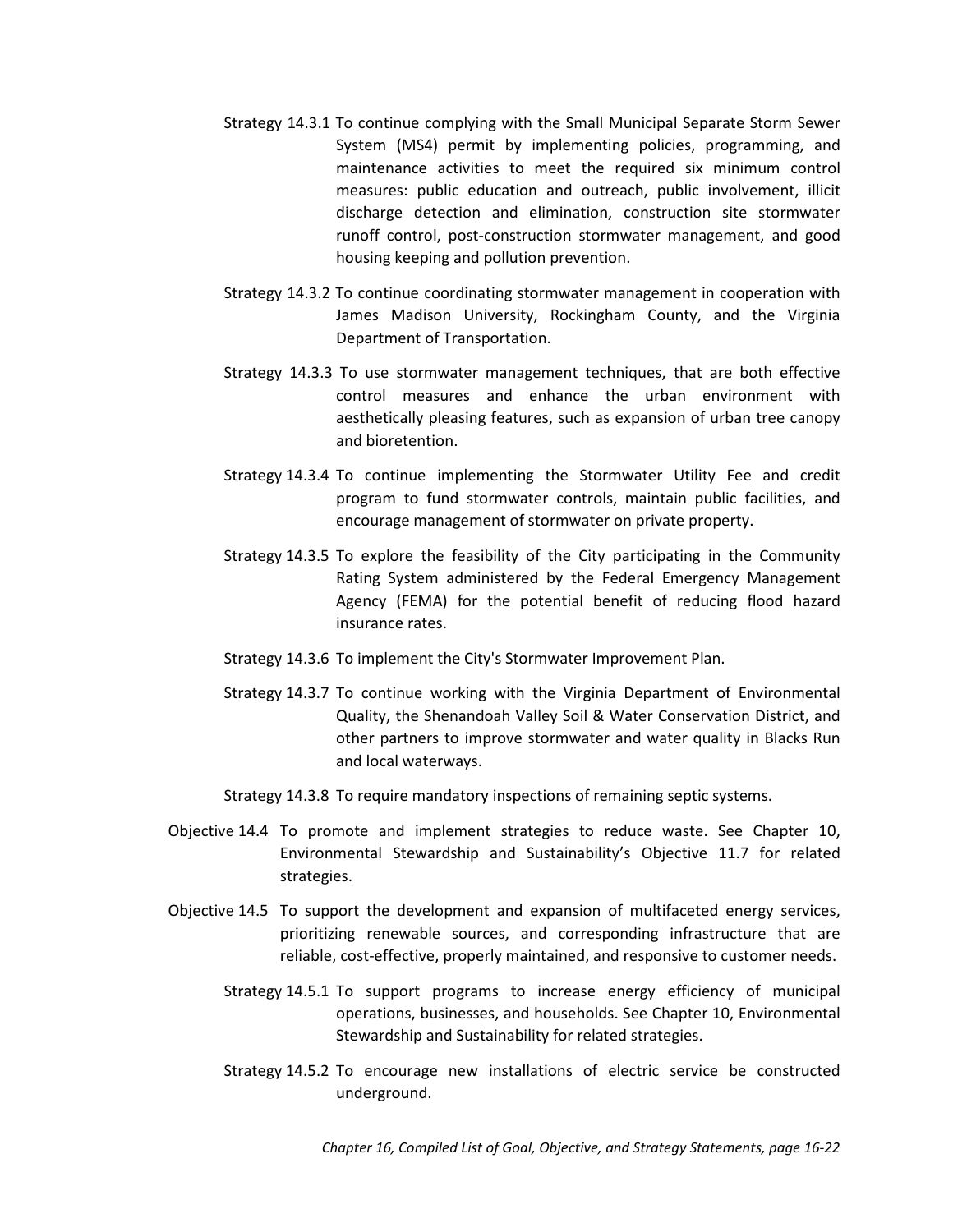- Strategy 14.5.3 To provide cost-effective, energy-efficient street lighting appropriate to the use and character of the area.
- Strategy 14.5.4 To encourage the expansion of natural gas facilities to all new private developments.
- Strategy 14.5.5 To support the development and expansion of solar energy infrastructure.
- Objective 14.6 To support the development and maintenance of broadband and telecommunications services that are accessible to all residents and businesses to support education, health, economic development, and public safety.
	- Strategy 14.6.1 To continue to support franchise agreements between the City and broadband providers to lay fiber optic networks through city streets and across publicly-owned properties.
	- Strategy 14.6.2 To encourage the availability of more locations where the public can access wireless internet. For example, at local businesses, community centers, and other public places.
- Objective 14.7 To continue planning for the expansion and upgrade of utilities during the planning, maintenance, and construction of new infrastructure projects.
	- Strategy 14.7.1 To continue to hold utility coordination meetings with public and private utility providers to discuss current and future projects.
- Objective 14.8 To monitor the effectiveness and efficiency of City service delivery so that changes can be made as needed.
	- Strategy 14.8.1 To perform periodic studies of the adequacy, quality, efficiency, and equity of City service delivery, including potential needs for additional water supply sources, water and wastewater treatment expansions, stormwater capacity and conveyance, and availability of solid waste reuse/recycle/disposal options.
- Goal 15. To enhance the quality of life of our community by protecting and enhancing health, safety and welfare through public safety, fire suppression, emergency medical services, preventative health care services, and community education.
	- Objectives 15.1 To proactively identify and analyze risks to the community and to the City, and to develop and implement effective strategies to address and/or minimize these risks.
		- Strategy 15.1.1 To continually work with partners in maintaining and updating the City/County Emergency Operations Plan.
	- Objective 15.2 To provide a well prepared first response force that is capable of response and mitigation as an all hazards organization (includes fire, police, EMS, and others).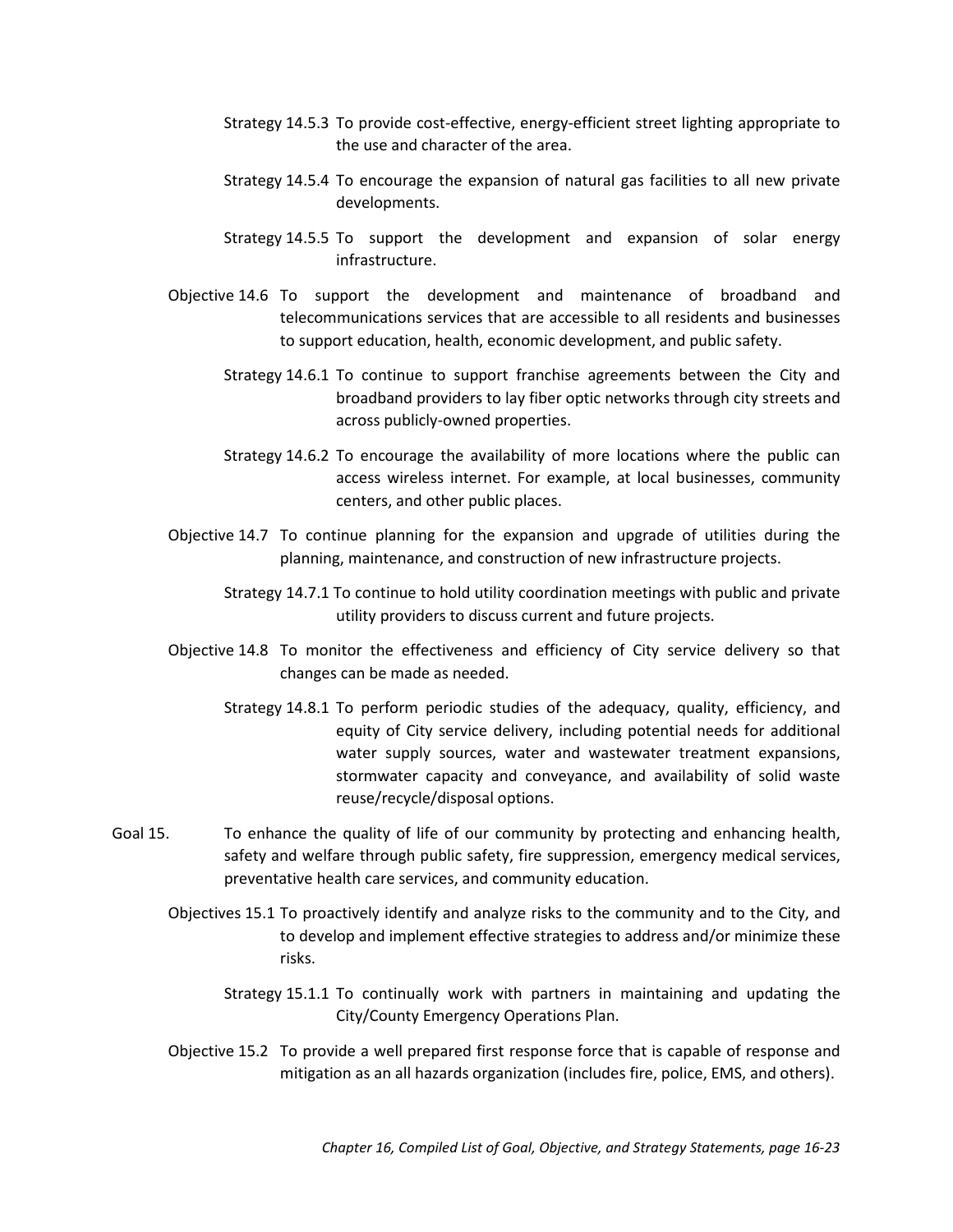- Strategy 15.2.1 To continually provide opportunities to develop, train, and update skills and equipment resources.
- Strategy 15.2.2 To continue to review and implement a strategic plan to maximize first response service delivery and safety.
- Strategy 15.2.3 To provide adequate facilities and resources in the appropriate areas to support the overall response of public safety agencies.
- Objective 1[5](#page-24-0).3 To provide a proactive and comprehensive Community Risk Reduction<sup>5</sup> program through fire and life safety education and effective fire code enforcement.
- Objective 15.4 To support the efforts of the Harrisonburg/Rockingham Community Criminal Justice Board to effectively hold people accountable for their actions while reducing recidivism and creating positive outcomes.
	- Strategy 15.4.1 To explore and promote alternatives to incarceration, when appropriate.
	- Strategy 15.4.2 To support substance abuse treatment centers.

Strategy 15.4.3 To support and expand community mental health services.

- Objective 15.5 To increase the effectiveness of public awareness and engagement programs so community members better know and trust law enforcement and emergency service providers.
	- Strategy 15.5.1 To continue to host programs such as Citizen Academy, Community Police Academy, National Night Out, and Free Pizza/Smoke Alarm Night and to provide brochures in different languages.
- Objective 15.6 To promote and support policies and programs that encourage healthier living and improve community overall well-being.
	- Strategy 15.6.1 To promote healthy activities through city-wide celebrations (e.g. "Walk to a Healthy Diet" and public health campaigns on nutrition).
	- Strategy 15.6.2 To promote initiatives that educate citizens regarding public and private programs to make health care more accessible.
	- Strategy 15.6.3 To evaluate local and regional public transportation routes through the Transit Development Plan to provide better access to health care and support services.
	- Strategy 15.6.4 To consider how public health is affected when making decisions regarding land use, urban design, and transportation.

<span id="page-24-0"></span><sup>&</sup>lt;sup>5</sup> In addition to fire and life safety, Community Risk Reduction also encompasses safety initiatives including, but not limited to bike safety and swimming safety.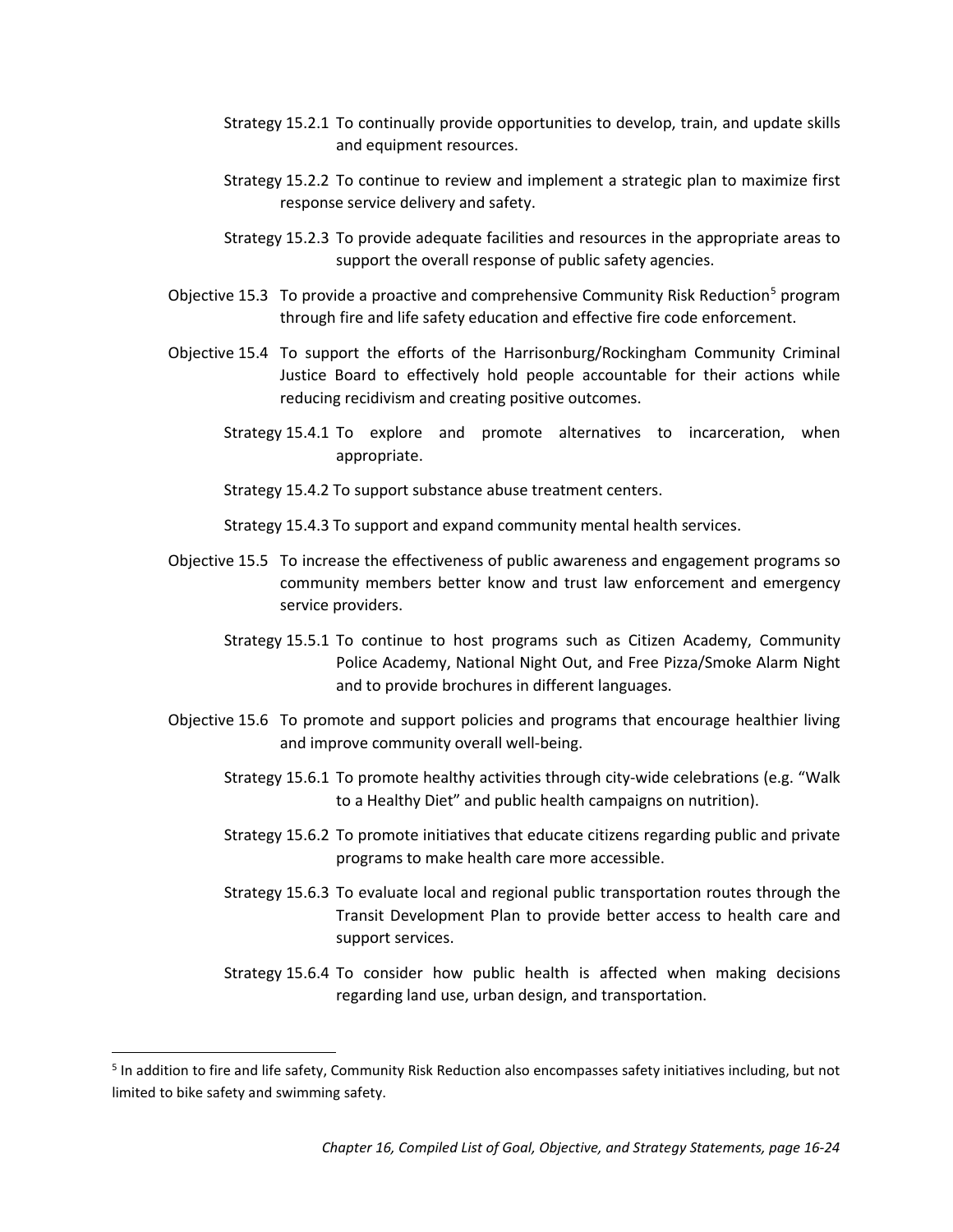#### CHAPTER 14 – ECONOMIC DEVELOPMENT AND TOURISM

- Goal 16. To maintain economic leadership in the Shenandoah Valley by offering opportunities for all people, businesses, and industries that enhances the City's ability to expand its economic base and provide good employment for all people.
	- Objective 16.1 To increase the number of higher-paying jobs available in Harrisonburg.
		- Strategy 16.1.1 To improve the quality of life of people in Harrisonburg by attracting new businesses and people/employees, while also considering how new businesses may, in turn, improve the City's quality of life.
		- Strategy 16.1.2 To promote and market Harrisonburg as a business friendly, highly competitive and attractive city in the Shenandoah Valley for business recruitment and expansion and a high quality of life.
	- Objective 16.2 To attract new businesses and assist existing businesses to expand locally.
		- Strategy 16.2.1 To review land use policies and regulations and, if appropriate, amend them to provide for the availability of sites for businesses to locate and expand.
		- Strategy 16.2.2 To protect the City's limited availability of properly zoned, job producing industrial land.
		- Strategy 16.2.3 To continue to improve thriving commercial areas such as downtown, the East Market Street corridor, and the South Main Street corridor with business expansion efforts, visual improvements, and the reuse, redevelopment, and development of underutilized properties.
		- Strategy 16.2.4 To improve the City's transportation system as a way to preserve the City's competitiveness for attracting new businesses. See Chapter 12, Transportation's Goal 13 for related objectives and strategies.
		- Strategy 16.2.5 To regularly update and disseminate market trends and information and apply market data to economic development initiatives and programs.
		- Strategy 16.2.6 To quantify the impact of the regional college-aged student population on the local economy and adjust household income and poverty level to improve potential for business recruitment and investment.
	- Objective 16.3 To create a well-prepared and successful workforce by providing educational programs for workforce development, training, apprenticeship, and retraining to meet demands of business and industry. See Chapter 8, Education, Workforce Development, and Lifelong Learning's Objective 7.3 for related strategies.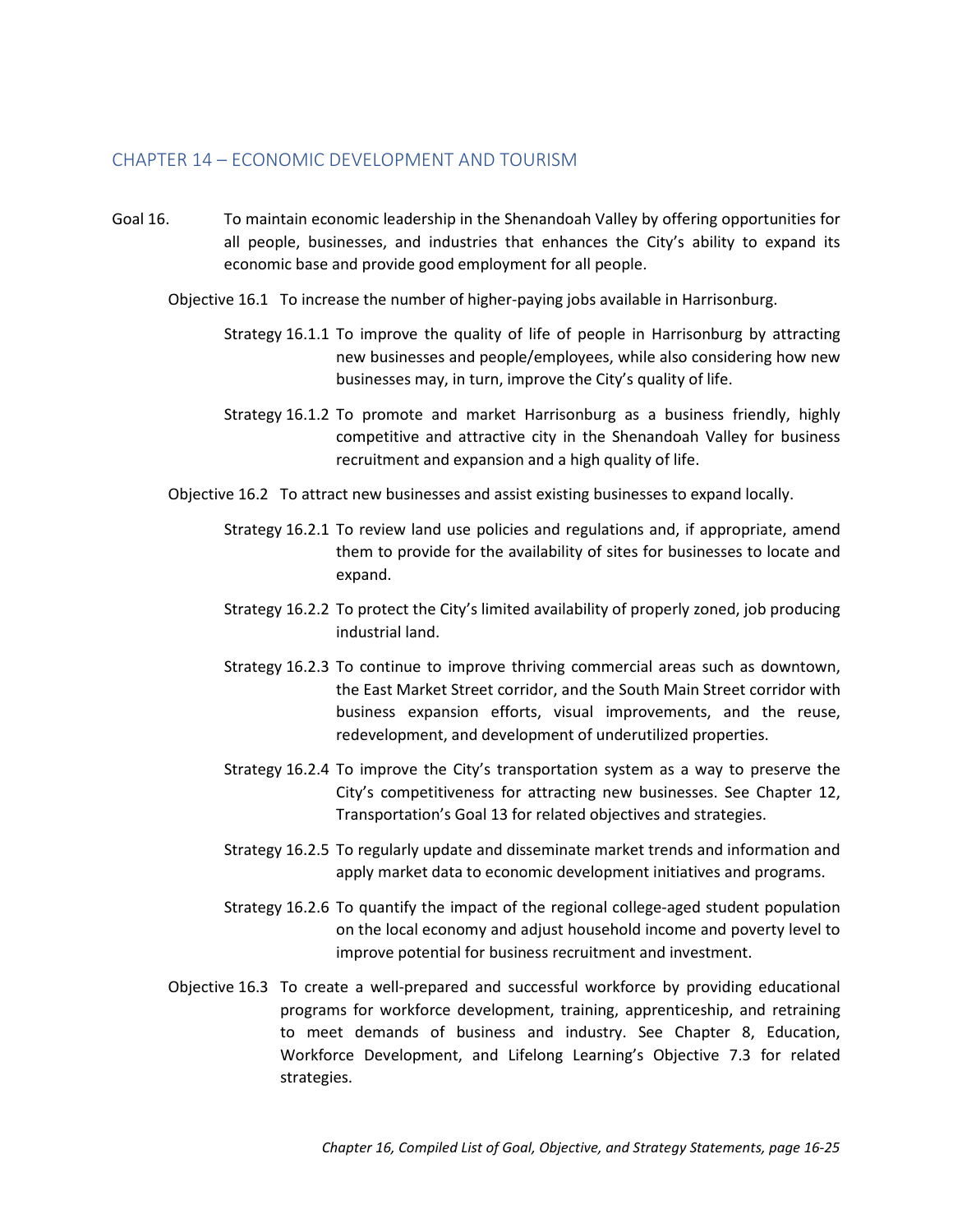- Strategy 16.3.1 To promote the awareness of programs offered by and information available from organizations such as the Shenandoah Valley Workforce Development Board (SVWDB), the SVWDB Valley Workforce Center, and the Valley Career Hub online site.
- Strategy 16.3.2 To explore programs and initiatives that offer skilled trades training for people in the City.
- Strategy 16.3.3 To connect employers with education providers so that they can work together to develop training, apprenticeship, and other programs to train and educate people to fill the needs of employers while also helping to improve opportunities for individual people.
- Strategy 16.3.4 To actively promote the Virginia Jobs Investment Program.
- Strategy 16.3.5 To collaborate with service providers to help people in the City overcome barriers to employment such as basic education and training, transportation, childcare, and other obstacles.
- Strategy 16.3.6 To strengthen the availability and quality of childcare and early childhood education for the current workforce and as an investment in the workforce of the future.
- Objective 16.4 To increase technology-related job opportunities in the City.
	- Strategy 16.4.1 To promote the benefits of the City's two technology zones.
	- Strategy 16.4.2 To grow technology zone incentives and marketing to attract expansion investments from information technology, telecommunication, and cyber security companies from the Washington, D.C. metro area as well as among local and regional companies.
	- Strategy 16.4.3 To collaborate with James Madison Innovations and the James Madison University Center for Entrepreneurship to attract start-up technology companies.
	- Strategy 16.4.4 To identify training and education opportunities to retain immigrants and veterans living in our community by providing them with skills that can be transferred to technology job opportunities.
- Objective 16.5 To attract capital-intensive operations to the City to increase the machinery and tools tax base.
	- Strategy 16.5.1 To market available industrial land in the city.
	- Strategy 16.5.2 To work with property owners to develop shovel-ready sites and shell buildings.
	- Strategy 16.5.3 To promote Harrisonburg to manufacturing businesses in partnership with the Shenandoah Valley Partnership.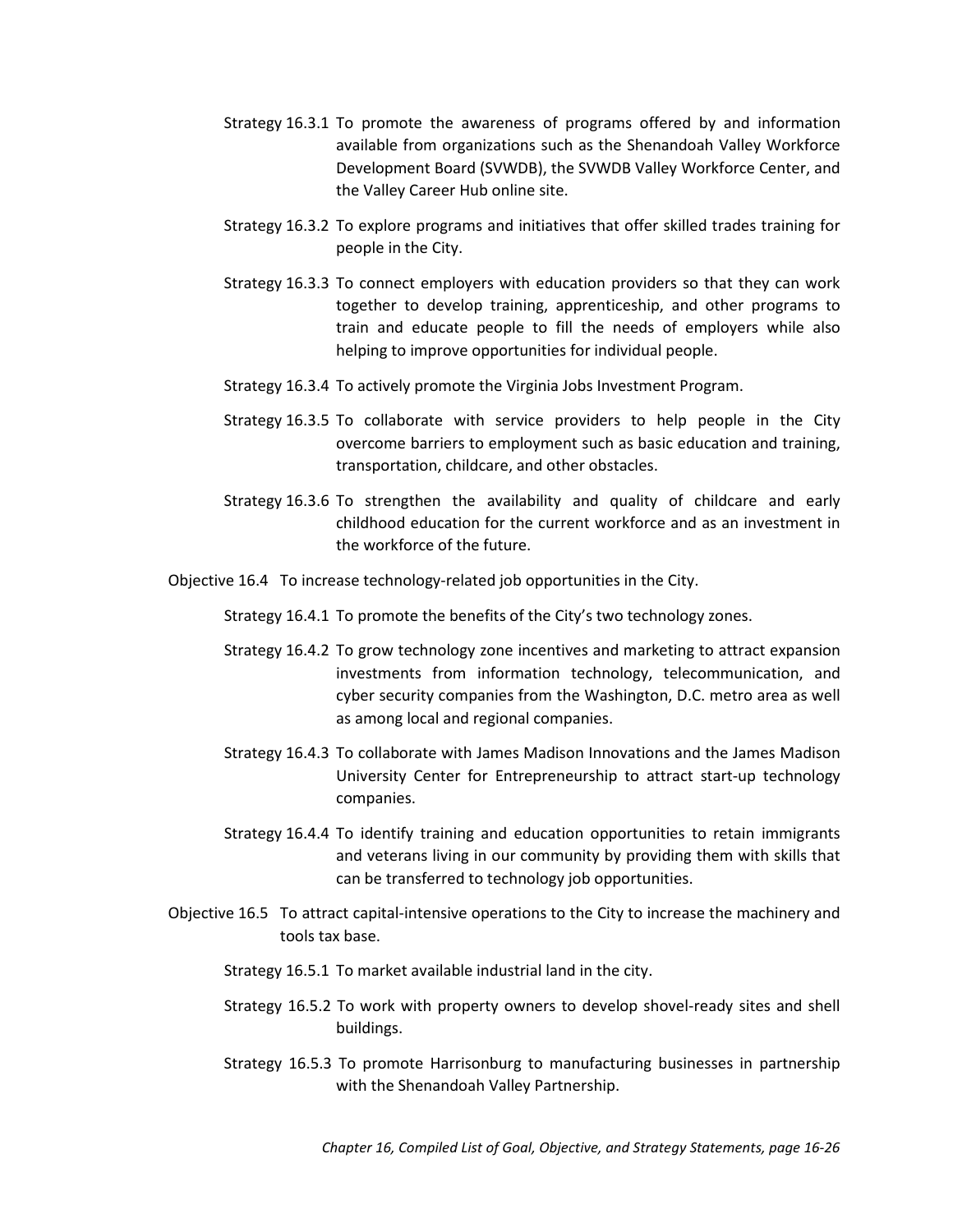- Objective 16.6 To promote entrepreneurial activity across all segments of the population, by providing support and incentives to attract businesses to start in the City.
	- Strategy 16.6.1 To identify barriers to entry for new businesses and barriers to growth for existing businesses, and rectify common obstacles.
	- Strategy 16.6.2 To help entrepreneurs identify locations/sites where they can successfully start and grow their businesses.
	- Strategy 16.6.3 To continue the Entrepreneurial Spark speaker series to inspire and connect potential entrepreneurs with successful entrepreneurs.
	- Strategy 16.6.4 To connect businesses with the Small Business Development Center in order to assist them with improving their web presence.
	- Strategy 16.6.5 To encourage small home-based business initiatives by assisting businesses with navigating state and local regulations and amending local regulations to allow more small home-based businesses where possible and appropriate.
	- Strategy 16.6.6 To develop a campaign to promote economic development incentives and commit to annual budgeting for effective programs like the City's Business Loan Program.
	- Strategy 16.6.7 To identify opportunities to support entrepreneurial activities for Harrisonburg's diverse ethnic and immigrant communities.
	- Strategy 16.6.8 To expand partnerships with educational institutions and economic development organizations in the region to foster business creation, regional initiatives, business growth, apprenticeships, and employment pipelines. See Chapter 5, Community Engagement and Collaboration's Goal 2 for related objectives and strategies.
	- Strategy 16.6.9 To increase awareness of tourism marketing opportunities and to provide assistance to local businesses.
- Goal 17. To grow the hospitality and tourism industry by encouraging more visits and longer visits among target markets.
	- Objective 17.1 To build a distinct presence in the regional tourism marketplace to increase tourism in Harrisonburg.
		- Strategy 17.1.1 To craft a City brand based on Harrisonburg's unique market position and assets for coordinated, cohesive, and compelling marketing initiatives and to engage businesses and other stakeholders on brand adoption and usage.
		- Strategy 17.1.2 To increase the availability of interpretation of arts, culture, and history through local walking, biking, and driving tours. Consider partnerships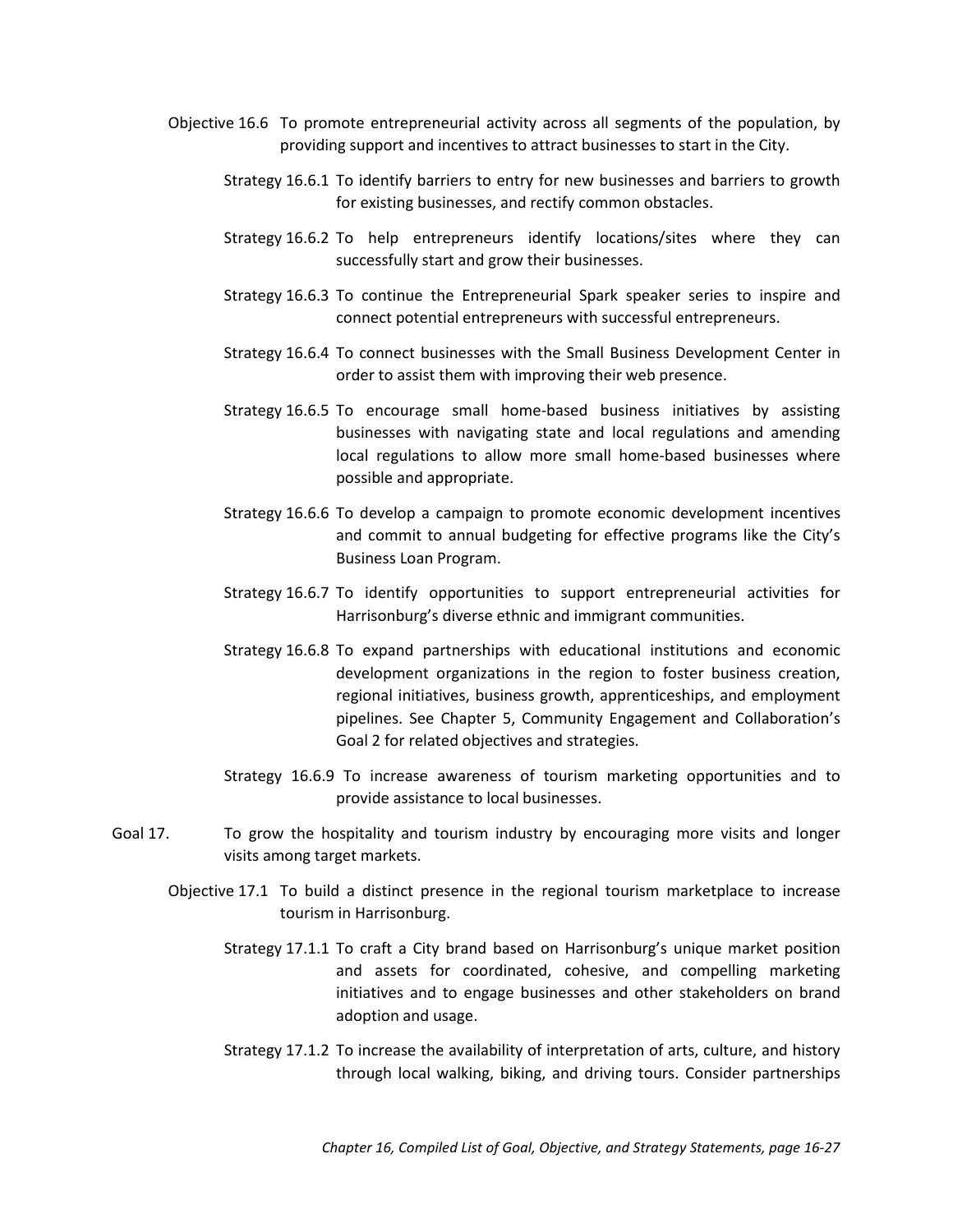with local community organizations and local universities to develop tour programming.

- Strategy 17.1.3 To develop and market City-based assets such as the designated Culinary District, Arts and Cultural District, historic sites, breweries, city parks and trails, conference centers, and annual events and programming. Market these events destinations to both tourists and City residents. See Chapter 9, Arts, Cultural, and Historic Resources' Goals 8, 9, and 10 for related objectives and strategies.
- Strategy 17.1.4 To launch a public awareness campaign that educates the local population, local employers/businesses, and tourism/economic development partners about amenities and attractions.

# CHAPTER 15 – REVITALIZATION

- Goal 18. To enhance and revitalize existing residential and commercial areas.
	- Objective 18.1 To maximize the economic potential of new infill development, and the reuse, and redevelopment of existing and underutilized structures and properties.
		- Strategy 18.1.1 To continue to promote available State and Federal historic tax credits, and local tax incentives such as those available in the B-1, Central Business District, the Downtown Economic Revitalization Zone, and the Retail Revitalization Zones.
		- Strategy 18.1.2 To review land use policies and regulations, and if appropriate amend them to allow for more infill development.
	- Objective 18.2 To continue downtown revitalization as a high priority public-private initiative, the cornerstone of the City's commerce and government, tourism, historic preservation, and civic pride enhancement efforts.
		- Strategy 18.2.1 To continue to promote Harrisonburg Downtown Renaissance (HDR) as the designated downtown revitalization organization charged with leading a public-private effort that focuses on the economic development, destination marketing, and beautification of the downtown district.
		- Strategy 18.2.2 To evaluate and possibly expand the boundaries of incentive zones, federal and state historic designation boundaries, and the size of the B-1, Central Business District to increase investment potential and to spur investment in the adjacent neighborhoods.
		- Strategy 18.2.3 To develop a downtown master plan that defines its geographic boundaries and addresses the entire area comprehensively from economic development strategies from parking to beautification.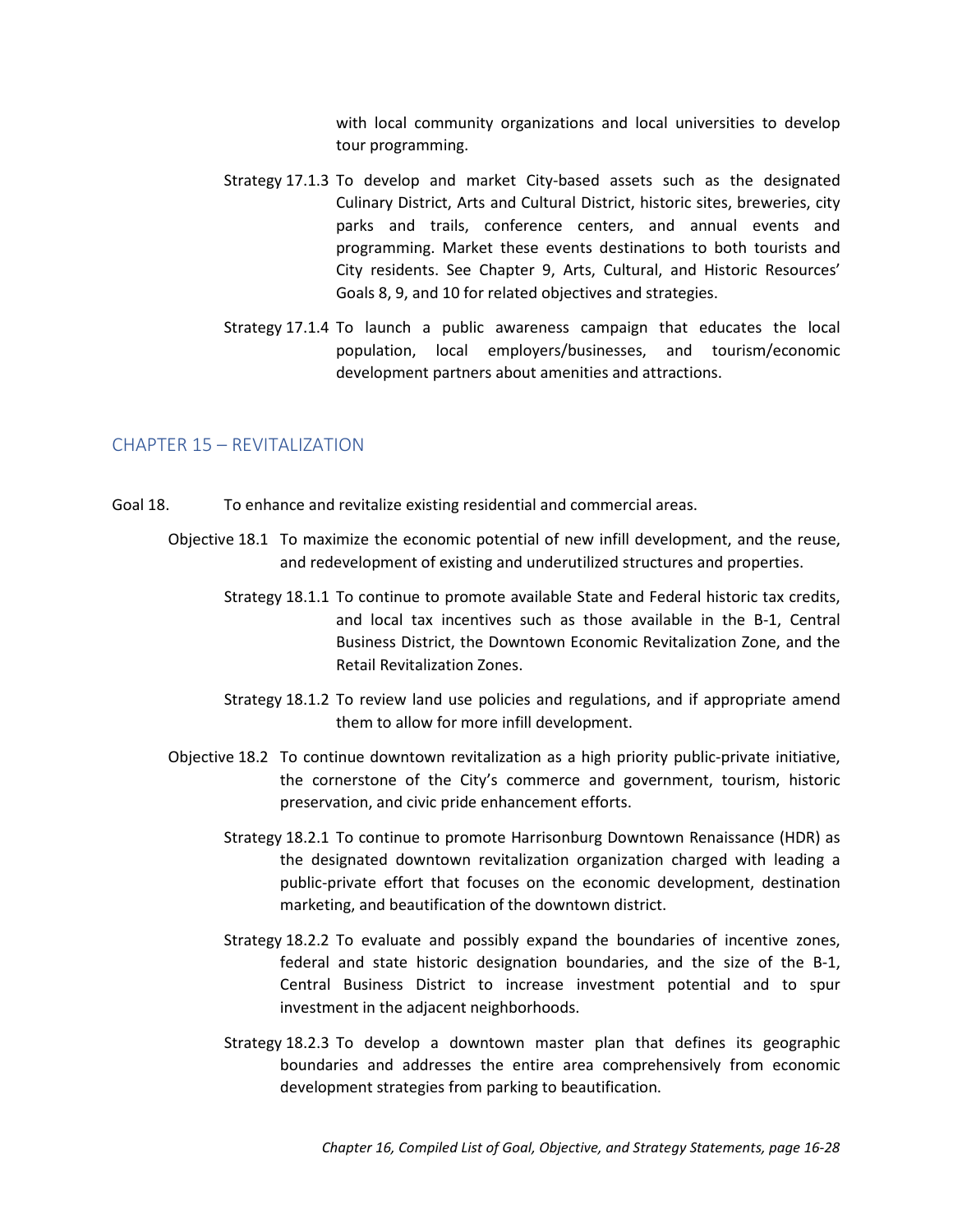- Strategy 18.2.4 To monitor the need for additional parking in downtown as new development occurs and to continue surveying and studying downtown parking to identify needs and strategies.
- Strategy 18.2.5 To explore public-private partnership financing models that would encourage the development of a larger-capacity, mixed-use parking facility in downtown to facilitate realizing the highest potential for downtown infill development and targeted business attraction.
- Strategy 18.2.6 To develop a pedestrian-scale wayfinding program and install directional signs that are clear, consistent, and strategically placed to identify downtown retail and business destinations, as well as, linkages to trails and surrounding destinations.
- Strategy 18.2.7 To support targeted economic development activities that seek to bring technology and business start-ups downtown.
- Strategy 18.2.8 To explore with existing businesses and property owners the feasibility of creating a Business Improvement District and/or Tax Incremental Financing District for downtown.
- Objective 18.3 To examine the extent to which changes in the retail sector are related to retail growth versus retail relocation, to seek to minimize long-term retail vacancies, and to initiate programs to redevelop and revitalize abandoned older retail areas.
	- Strategy 18.3.1 To actively market older shopping centers with high vacancies including consideration of conversion to other uses.
	- Strategy 18.3.2 To encourage new, small businesses to locate in abandoned retail spaces where low rent opportunities can assist with business development, while also supporting revitalization of those spaces.
- Objective 18.4 To identify residential neighborhoods under stress and seek to stabilize, improve the maintenance of, and collaborate alongside residents to enhance the neighborhood's unique character and revitalize these neighborhoods. See Chapter 6, Land Use and Development Quality's Goal 4 and Chapter 7, Neighborhoods and Housing's Goals 5 and 6 for related objectives and strategies.
	- Strategy 18.4.1 To identify residential neighborhoods in need of community-based neighborhood/small area plans, prepare plans in collaboration with property owners, residents, and business owners, and to implement recommendations. Repeated in Chapter 7, Neighborhoods and Housing as Strategy 5.1.1.
	- Strategy 18.4.2 To utilize Mixed Use areas identified in the Land Use Guide to provide housing options and as an economic development strategy to strengthen neighborhoods and the City's economy.